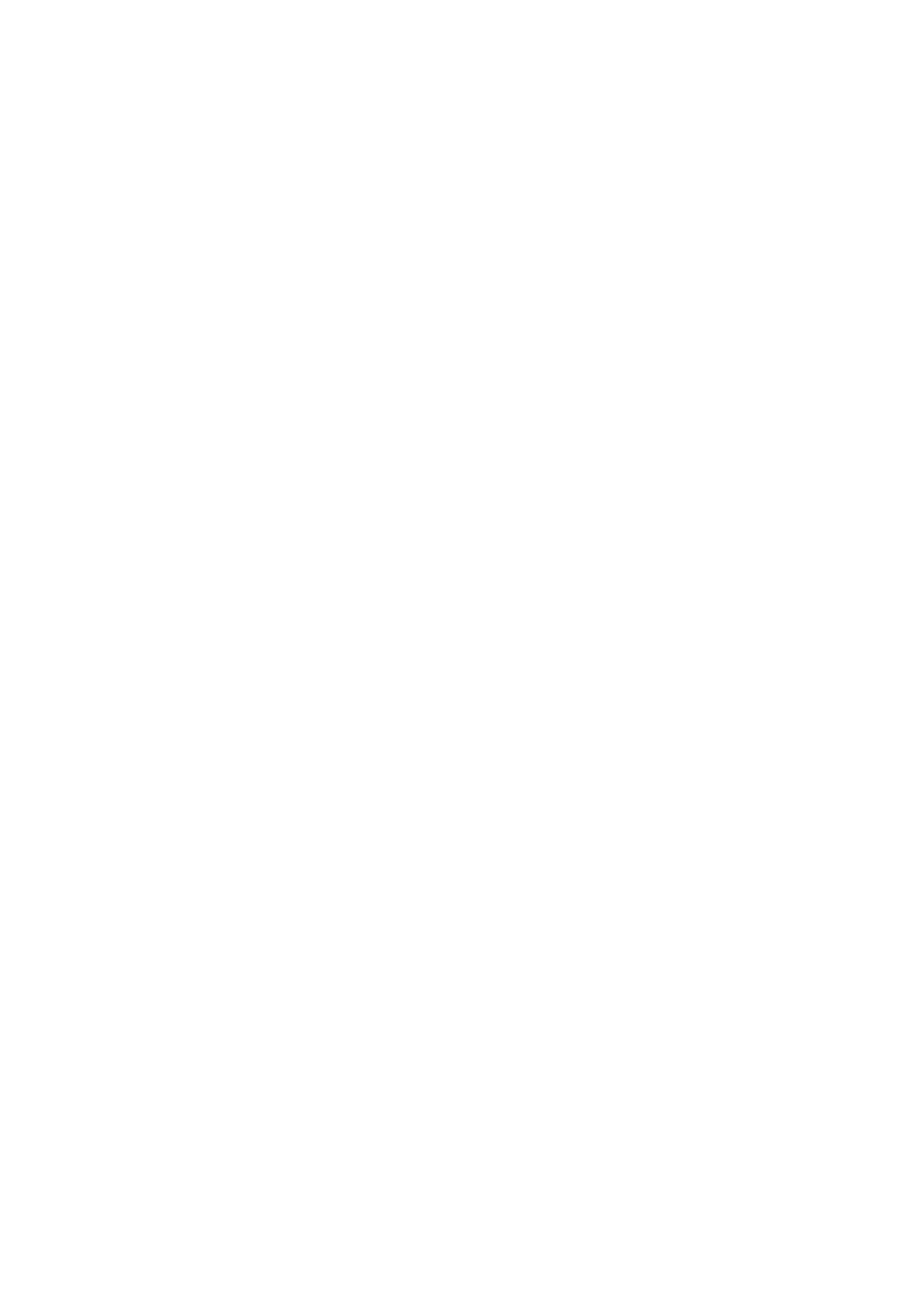# **ANNEX**

# **GUIDELINES FOR THE PROVISIONAL ASSESSMENT OF LIQUID SUBSTANCES TRANSPORTED IN BULK**

# **Table of contents**

| Section 1    | Introduction                                                                                                                     |  |  |  |  |  |  |
|--------------|----------------------------------------------------------------------------------------------------------------------------------|--|--|--|--|--|--|
| Section 2    | Assessed products                                                                                                                |  |  |  |  |  |  |
| Section 3    | Unassessed products                                                                                                              |  |  |  |  |  |  |
| Section 4    | Provisional assessment of pure or technically pure products, and<br>generic mixtures evaluated as a whole                        |  |  |  |  |  |  |
| Section 5    | Assessment of pollutant-only trade-named mixtures containing<br>products already assessed by IMO                                 |  |  |  |  |  |  |
| Section 6    | Assessment of trade-named mixtures presenting safety hazards<br>containing products that have already been assessed by IMO       |  |  |  |  |  |  |
| Section 7    | Assessment of mixtures containing one or more components which<br>have not yet been assessed by IMO                              |  |  |  |  |  |  |
| Section 8    | tripartite agreements and related administrative<br>Establishing<br>requirements                                                 |  |  |  |  |  |  |
| Section 9    | Complex mixtures submitted for assessment as a MARPOL Annex II<br>product                                                        |  |  |  |  |  |  |
| Section 10   | Submission of data to GESAMP/EHS and IMO                                                                                         |  |  |  |  |  |  |
|              |                                                                                                                                  |  |  |  |  |  |  |
| Appendix 1-  | Flow diagrams for the provisional assessment of liquid substances<br>carried in bulk                                             |  |  |  |  |  |  |
| Appendix 2-  | References to related information and recommendations for<br>ascertaining the carriage requirements for products shipped in bulk |  |  |  |  |  |  |
| Appendix 3-  | Example of an addendum to the ship's Certificate of Fitness                                                                      |  |  |  |  |  |  |
| Appendix 4 - | Examples of determination of Pollution Categories for mixtures                                                                   |  |  |  |  |  |  |
| Appendix 5-  | Examples for the determination of ship types and mixtures                                                                        |  |  |  |  |  |  |
| Appendix 6-  | proposing<br>tripartite<br>Format<br>for<br>agreements for<br>provisional<br>assessment of liquid substances                     |  |  |  |  |  |  |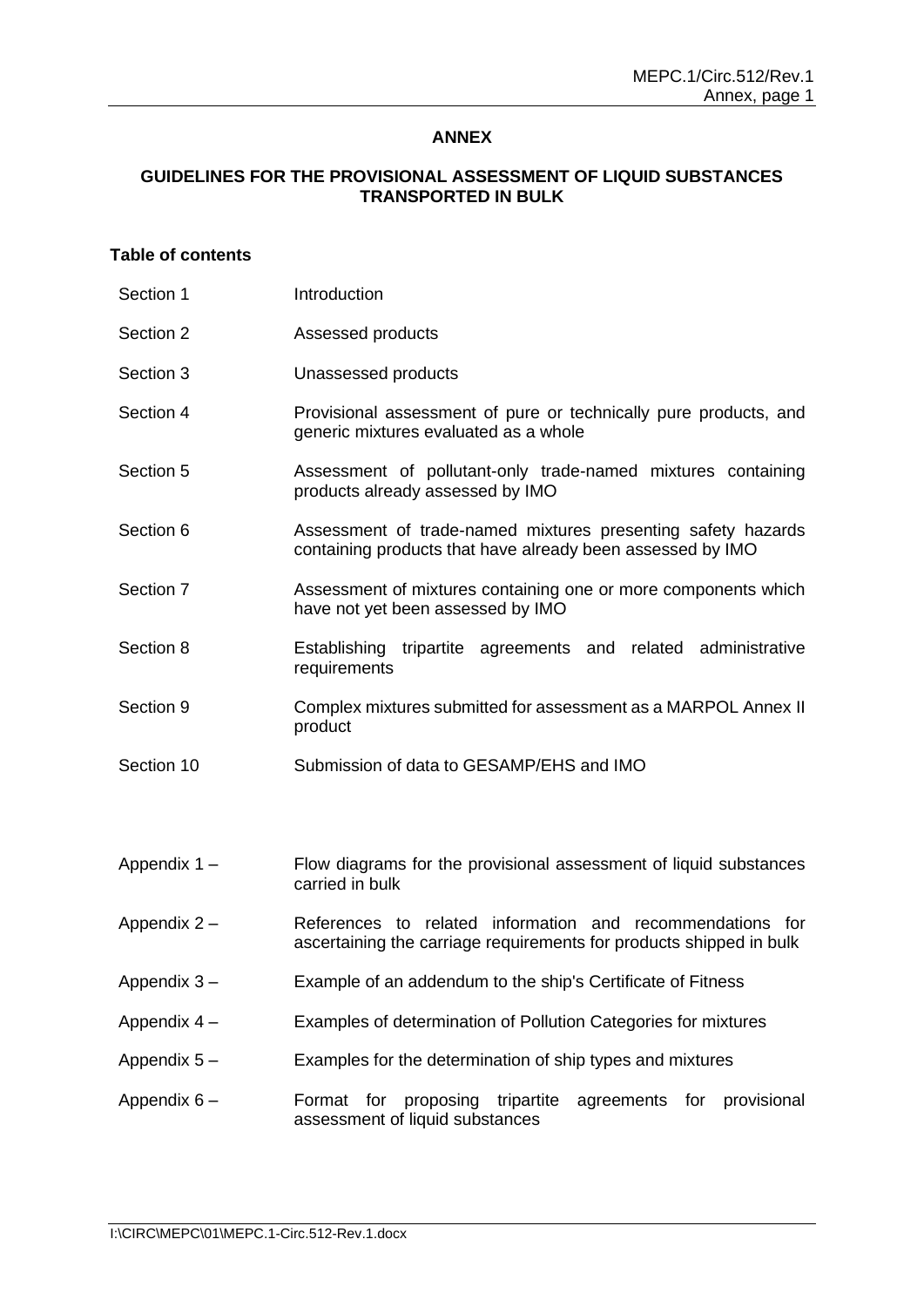# **1 INTRODUCTION**

1.1 The carriage of liquid substances in bulk is regulated by SOLAS, as amended, and MARPOL, as amended, which collectively address both safety and pollution prevention considerations.

1.2 Liquid substances that may be offered for shipment in bulk can be divided into the following groups:

- .1 liquefied gases;
- .2 oils; and
- .3 noxious and non-noxious liquid substances, hereinafter referred to as "products".

1.3 Liquefied gases listed in chapter 19 of the International Code of the Construction and Equipment of Ships Carrying Liquefied Gases in Bulk (IGC Code) are subject to the provisions of that Code. For tripartite agreements established under the provisions of the IGC Code (after 1 January 2016), reference is made to resolution MSC.370(93), as amended.

1.4 "Oil", as referred to in paragraph 1.2.2 above, is defined as per MARPOL Annex I.

1.5 "Energy-rich fuels" obtained from biological origin or non-petroleum sources as defined in the *Guidelines for the carriage of energy-rich fuels and their blends* (MEPC.1/Circ.879), are considered as MARPOL Annex I cargoes. When carrying energy-rich fuels listed in annex 12 to the MEPC.2/Circular on *Provisional categorization of liquid substances in accordance with MARPOL Annex II and the IBC code*, the requirements of MARPOL Annex I, rather than MARPOL Annex II, should apply.

1.6 Trade-named mixture as defined in lists 2, 3 and 4 of the MEPC.2/Circular, means a mixture or solution composed of two or more components which are mixed but not chemically combined or reacted, and which can be separated by physical means.

1.7 A number of products can be shipped either on gas carriers or chemical tankers. These are included in both chapter 19 of the IGC Code, marked with an asterisk, and in chapter 17 of the International Code for the Construction and Equipment of Ships carrying Dangerous Chemicals in Bulk (IBC Code).

1.8 Each liquid substance offered for carriage in bulk should be identified as either a "liquefied gas", an "oil" or a "product"*.* These Guidelines apply only to liquid substances identified as products.

1.9 The requirements for the carriage of liquid products in bulk are defined in the IBC Code and the Code for the Construction and Equipment of Ships Carrying Dangerous Chemicals in Bulk (BCH Code). The IBC Code applies to chemical tankers built on or after 1 July 1986 and is mandatory under both SOLAS and MARPOL. The BCH Code applies to those tankers built before 1 July 1986. The latter is mandatory under MARPOL and recommended under SOLAS.

1.10 The present Guidelines make reference to the IBC Code. Reference to the BCH Code is implied, where applicable.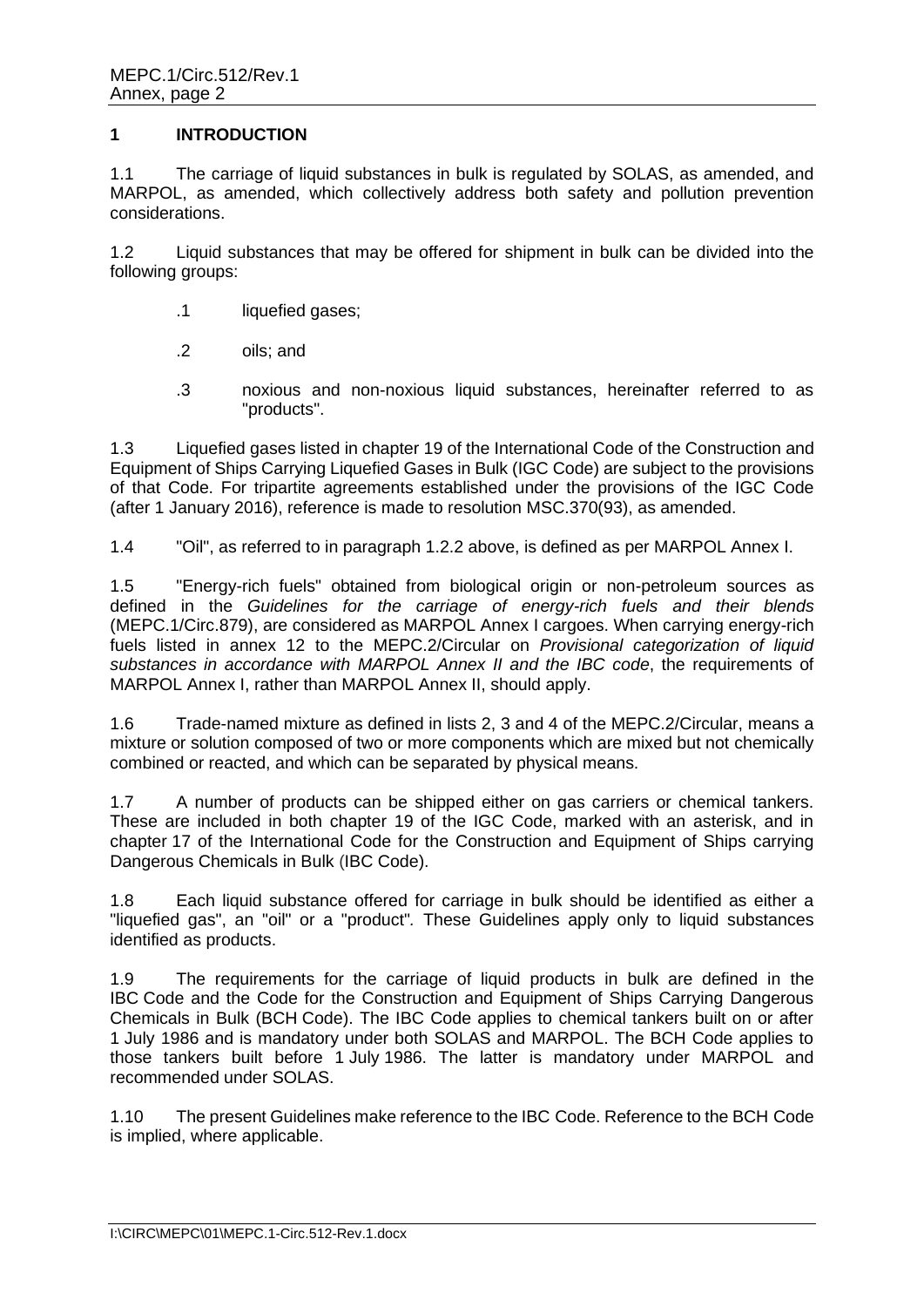1.11 The procedures described in the present Guidelines are presented in flow chart form in appendix 1.

#### **Bodies involved in the assessment process and related documentation**

1.12 The process for the full assessment of liquid products offered for carriage in bulk involves a number of entities that, as a result of the assessments undertaken, produce a number of related product lists. These entities and lists, which are defined below, are referred to throughout the Guidelines.

- **GESAMP** Joint Group of Experts on the Scientific Aspects of Marine Environmental Protection (GESAMP)
- **GESAMP/EHS** GESAMP Working Group on the Evaluation of the Hazards of Harmful Substances Carried by Ships (EHS). An independent body of scientific experts that meets annually to assess the hazards of bulk liquid substances regulated under MARPOL Annex II and, based on the data received, assign a hazard profile for a product. This is known as the GESAMP Hazard Profile (GHP). Once evaluated, an entry for the substance and its GESAMP Hazard Profile is permanently added to the GESAMP Composite List, which is updated and circulated annually as a PPR.1 circular, following each GESAMP/EHS meeting.
- **GESAMP Hazard Profile** The GESAMP Hazard Profile consists of an alphanumerical rating system indicating a substance's hazards to the marine environment and human health. Ratings are applied to each of 13 end-points that represent an environmental or human health effect of a given product. These 13 ratings collectively make up the hazard profile.
- **GESAMP/EHS Product Data Reporting Form** This form sets out all the technical information required by GESAMP/EHS to evaluate a product and assign a GESAMP Hazard Profile. It can be accessed on the IMO website at:

http://www.imo.org/OurWork/Environment/PollutionPrevention/Chemic alPollution/Pages/ChemicalsReportingForms.aspx

- **GESAMP Reports and Studies No. 102 1** The GESAMP Hazard Evaluation Procedure for Chemicals Carried by Ships, 2019, is used by the GESAMP/EHS Working Group for the evaluation of the hazards of chemicals (substances and mixtures) in liquid form, as governed by MARPOL Annex II and the IBC Code.
- **PPR** Sub-Committee on Pollution Prevention and Response
- **ESPH** PPR Working Group on the Evaluation of Safety and Pollution Hazards of Chemicals (ESPH). On the basis of the GESAMP Hazard Profile and

<sup>&</sup>lt;sup>1</sup> Until GESAMP Reports and Studies No. 102 is published (end of 2019), the corresponding references in these Guidelines should be taken as referring to GESAMP Reports and Studies No. 64 (Revised GESAMP Hazard Evaluation Procedure for Chemical Substances Carried by Ships, 2nd Edition).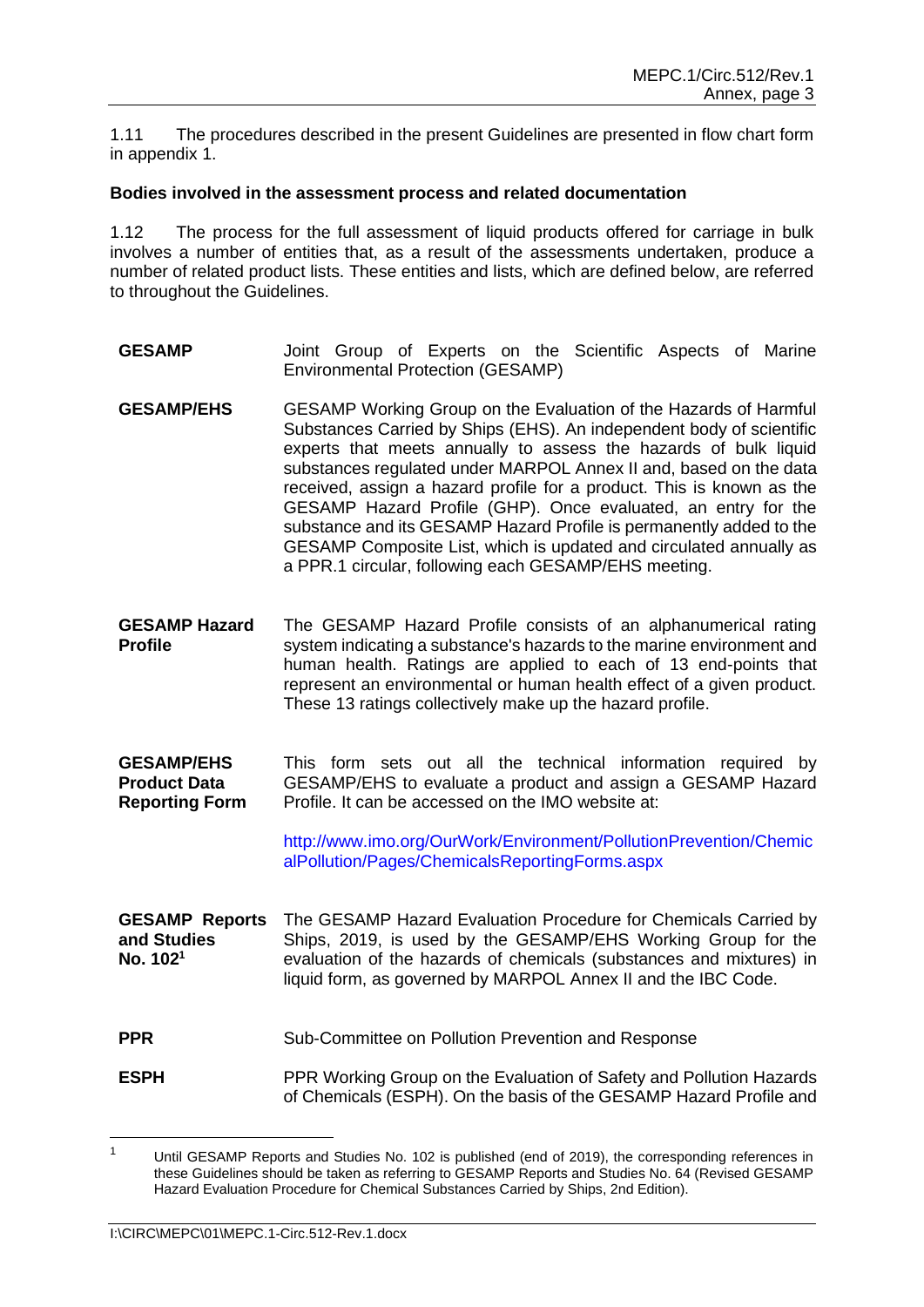other properties, the ESPH Working Group determines the pollution category and carriage requirements for the respective products, in accordance with MARPOL Annex II and chapter 21 of the IBC Code. These substances are then added to the product lists included in the MEPC.2/Circular, which is updated and issued annually by IMO.

- **Reporting country** Refers to the country that, through its Administration, undertakes the provisional assessment of a product, in accordance with the criteria set out in the present guidelines, and establishes a tripartite agreement for the product.
- **Receiving country** Refers to the country(ies) that will be the recipient of the product, covered by a provisional assessment and tripartite agreement.

**Participating country** Refers to the country(ies) that have concurred and signed on to a tripartite agreement proposed by the reporting country. These include the flag State(s) of the vessel(s) that would be carrying the product and the recipient countries that would be receiving the product.

- **MEPC.2/Circular** The *Provisional Categorization of Liquid Substances in accordance with MARPOL Annex II and the IBC Code*. This circular is a compilation of products and their carriage requirements, established either under a tripartite agreement (with an expiry date) or that have been fully assessed by IMO (no expiry date). An updated list is disseminated each December by IMO, incorporating any new products assessed or any modifications made to existing products during the year. Products in list 1 of the circular that have been formally reviewed by ESPH and are valid for all countries will be incorporated into the IBC Code when the Code is next updated.
- **PPR.1/Circular** Source of the latest "GESAMP Composite List". The PPR.1/Circular contains a compilation of all substances assessed by GESAMP/EHS and the resulting GESAMP Hazard Profiles (GHP). GESAMP/EHS meets annually to assess substances. Following this, the PPR.1/Circular is circulated, which includes the report of the meeting and the update of the GESAMP Composite List.
- **PPR Product Data Reporting Form** This form sets out all the technical information required by the ESPH to assign a pollution category (in accordance with MARPOL Annex II) and carriage conditions (under the IBC Code) for liquid substances carried in bulk. The form and related guidance notes are set out in MEPC.1/Circ.857. These are also available for download at the IMO website.<sup>2</sup>

1.13 These Guidelines also make reference to a number of documents to be referred to when ascertaining the carriage requirements for liquid products shipped in bulk. A summary of these information sources is included in appendix 2.

<sup>2</sup> [http://www.imo.org/en/OurWork/Environment/PollutionPrevention/ChemicalPollution/Pages/](http://www.imo.org/en/OurWork/Environment/PollutionPrevention/ChemicalPollution/Pages/ChemicalsReportingForms.aspx) [ChemicalsReportingForms.aspx](http://www.imo.org/en/OurWork/Environment/PollutionPrevention/ChemicalPollution/Pages/ChemicalsReportingForms.aspx)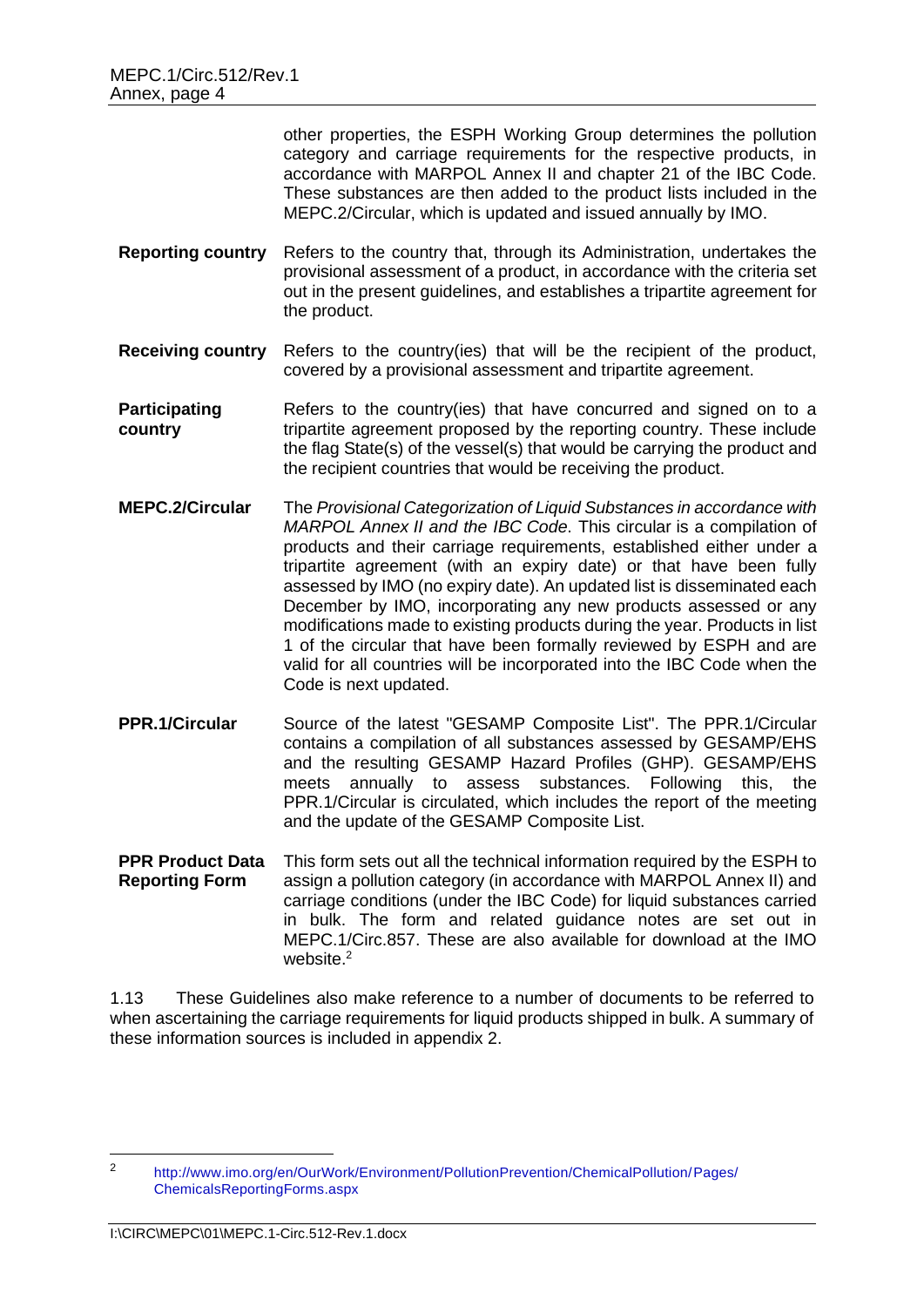# **2 ASSESSED PRODUCTS**

2.1 "Assessed products" are those products that have been evaluated by the GESAMP/EHS and have had their carriage requirements confirmed by IMO. These are subsequently included in chapters 17, 18 or 19 of the IBC Code, or in the latest edition of the MEPC.2/Circular, for all countries with no expiry date.

2.2 A product can be still be shipped as an assessed product if it contains up to a total of 1% unassessed components, which are mixed with the assessed component(s). Such unassessed component(s) cannot be oil as defined in MARPOL Annex I or mixed with a product with pollution category "OS".

2.3 It should be noted that technically pure substances may contain impurities or by-products from processing but the name of the product would reflect the chemical name of the substance and not to any impurities or by-products present, and that this would not affect the carriage requirements in any way.

2.4 If a liquid substance is to be shipped as a product, the shipper should first check whether it is listed in chapters 17, 18 or 19 of the IBC Code, or in the latest edition of the MEPC.2/Circular.

2.5 If it appears in any of these, then the product must be shipped under the product name listed in chapter 17 or 18 of the IBC Code or the latest edition of MEPC.2/Circular.

2.6 The products listed in the IBC Code are pure or technically pure products and also include solutions and generic mixtures that have been evaluated as a whole. The product lists set out in chapters 17, 18 or 19 of the IBC Code are updated with each subsequent amendment of the lists, usually on a 4-5 year cycle.

2.7 Chapter 19 of the IBC Code, i.e. the Index of Products Carried in Bulk (later referred to as the "Index") sets out most of the commonly used synonyms of the products listed in chapters 17 and 18. The Index is also updated in each consecutive edition of the IBC Code.

2.8 If the product is not listed in chapters 17, 18 or 19 of the IBC Code, the next step is to consult list 1 of MEPC.2/Circular. List 1 of the circular contains pure or technically pure products and generic mixtures evaluated as a whole.

2.9 The MEPC.2/Circular also includes the following other lists:

- .1 **List 2**: Pollutant-only mixtures containing at least 99% by weight of components already assessed by IMO (covered in section 5);
- .2 **List 3**: (Trade-named) mixtures presenting safety hazards (covered in section 6);
- .3 **List 4**: Pollutant-only mixtures containing one or more components, forming more than 1% by weight of the mixture, which have not yet been assessed by IMO; and
- .4 **List 5:** Substances not shipped in pure form but as components in mixtures.

2.10 If the product is not listed in the IBC Code or in the MEPC.2/Circular then it is necessary to check whether the product has already been provisionally assessed under a tripartite agreement by consulting the appropriate section of the IMO website: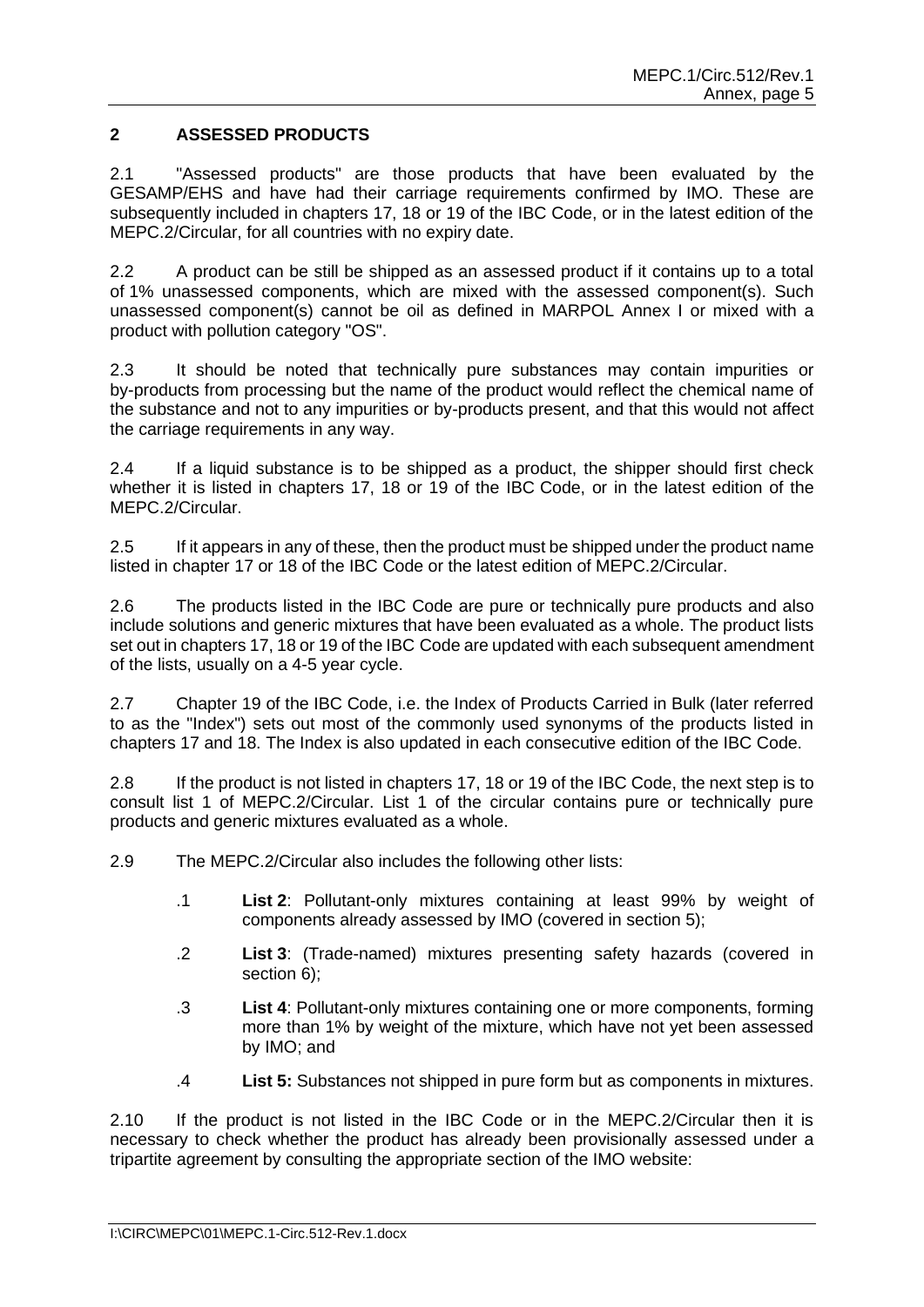http://www.imo.org/OurWork/Environment/PollutionPrevention/ChemicalPollution/Pages/Trip artiteAgreements.aspx

This portion of the website is updated throughout the year based on receipt of notification from Member States of any new tripartite agreements established through their respective Administrations.

2.11 If a product has already been provisionally assessed and a tripartite agreement exists, any interested countries should contact the reporting country, i.e. the country that has initiated the tripartite agreement, to obtain a copy of the agreement. Such an interested country will then review the assessment and, if it agrees, will consider becoming a party to it. When carrying out this review, any new data should be taken into account, so that an accurate assessment can be made in accordance with the applicable section of these Guidelines. If an interested party is in agreement with the provisional assessment as it stands and wishes to join the tripartite agreement, it must make a request to the reporting country directly. Once this has been agreed, the inclusion of the new country in the agreement must be duly communicated to IMO by the reporting country, which will then update this information in its database (GISIS) and on the IMO website. The new information will be also reflected in the MEPC.2/Circular when next issued.

2.12 If there is no tripartite agreement for the product, one must be established, as described in section 8, in order to be able to ship the product.

# **3 UNASSESSED PRODUCTS**

3.1 Unassessed products are those products that have not had their carriage requirements confirmed by IMO. Consequently, they would not appear in chapters 17, 18 or 19 of the IBC Code, nor in the latest edition of the MEPC.2/Circular, other than under a tripartite agreement with an expiry date.

- 3.2 Unassessed products are grouped as follows:
	- .1 pure or technically pure products and mixtures assessed as a whole; (list 1 of the MEPC.2/Circular; see section 4);
	- .2 pollutant-only mixtures, containing at least 99% by weight of components already assessed by IMO (list 2 of the MEPC.2/Circular; see section 5);
	- .3 trade-named mixtures presenting safety hazards (list 3 of the MEPC.2/Circular; see section 6); and
	- .4 pollutant-only mixtures containing one or more components, forming more than 1% by weight of the mixture, which have not yet been assessed by IMO (list 4 of the MEPC.2/Circular; see section 7);
	- .5 complex mixtures (see section 9).

3.3 The products or mixtures referred to paragraphs in 3.2.1, 3.2.3 and 3.2.4 above may be provisionally assessed under a tripartite agreement, as described in section 8, in accordance with regulation 6.3 of MARPOL Annex II.

3.4 Once the provisional assessment has been made, a tripartite agreement, as described in section 8, should be established in order to be able to ship the product.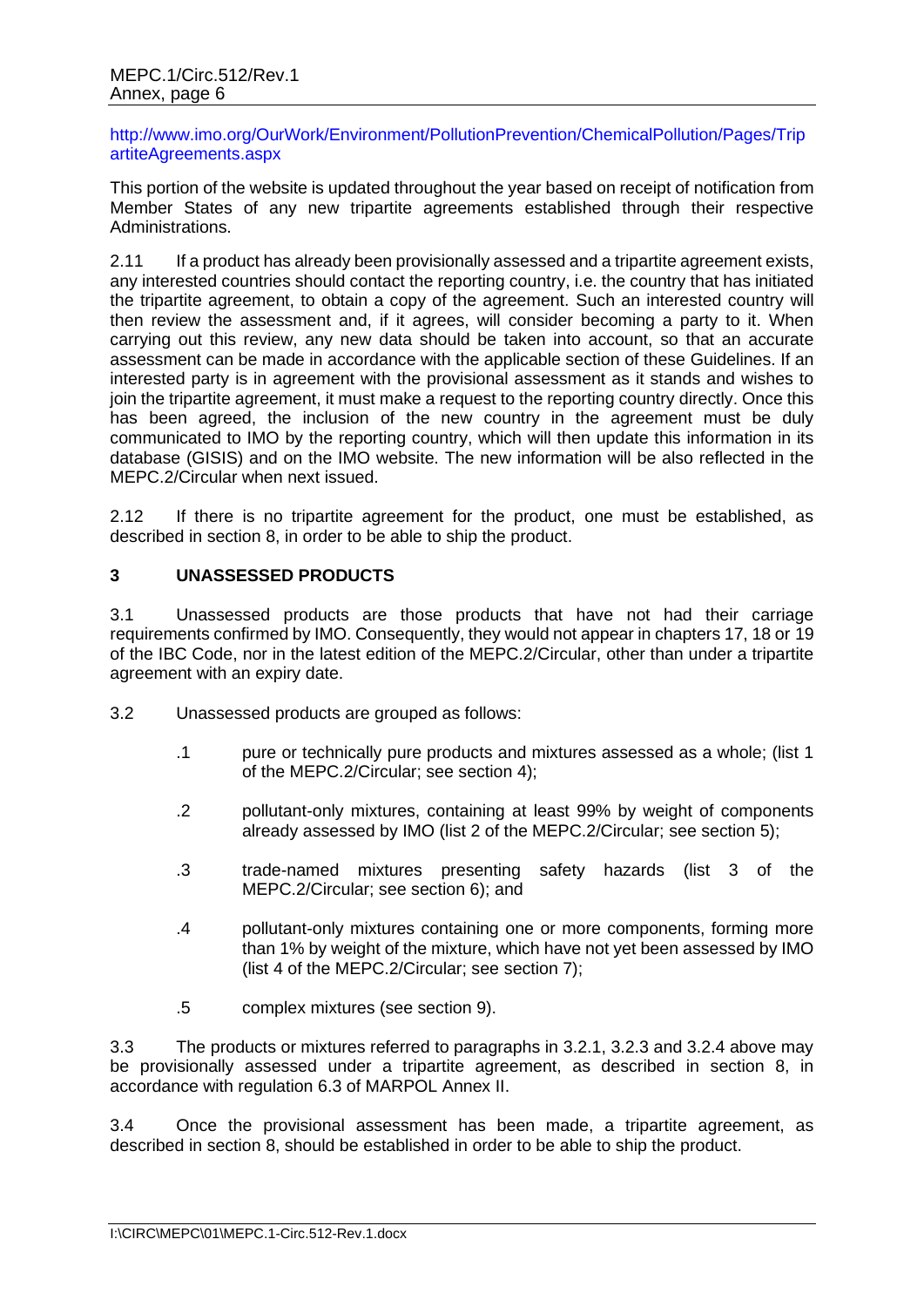3.5 Pollutant-only mixtures, containing at least 99% by weight of components already assessed by IMO that do not present a safety hazard, referred to in paragraph 3.2.2 above, are assessed in a more simplified manner.

3.6 Given that these products only represent a pollution hazard and virtually all the components of the mixture would have already been assessed (99%), it is possible for the reporting country to assess the product and assign carriage requirements without the concurrence of the flag States and receiving countries, as is normally required for the establishment of tripartite agreements (see section 8).

3.7 For such cases, the Administration of the reporting country will assign a pollution category and carriage requirements for the product and communicate the results of its assessment to the relevant flag State and receiving country, as well as to IMO, so that the information may be posted on the IMO website. The product entry will also be included in the MEPC.2/Circular, when next issued. These mixtures will be shipped under the applicable generic entry in the IBC Code (i.e. Noxious Liquid (n.o.s.) covered under chapter 17 or Non-Noxious Liquid (n.o.s.) covered under chapter 18), without the need for an addendum to the ship's Certificate of Fitness.

# **4 PROVISIONAL ASSESSMENT OF PURE OR TECHNICALLY PURE PRODUCTS, AND GENERIC MIXTURES EVALUATED AS A WHOLE**

4.1 In the case of pure or technically pure products and generic mixtures assessed as a whole, the Administration of the reporting country should provisionally assess the product and assign the pollution category, the ship type and carriage requirements, in accordance with the provisions of MARPOL Annex II and the IBC Code, on the basis of the data supplied by the manufacturer/shipper, and the product's GESAMP Hazard Profile, if available.

4.2 The following reference documents provide guidance to the Administration for assessing the pollution and safety hazards of a product:

- .1 Guidelines for the categorization of noxious liquid substances (MARPOL Annex II, appendix I);
- .2 chapter 21 of the IBC Code, Criteria for assigning carriage requirements for products subject to the IBC Code; and
- .3 GESAMP Reports and Studies No.102 The GESAMP Hazard Evaluation Procedure for Chemicals Carried by Ships, 2019.

4.3 The first step for the Administration is to consult the latest version of the GESAMP Composite List (PPR.1/Circular).

4.4 If a GESAMP Hazard Profile exists in the GESAMP Composite List for the product in question, its pollution category can be derived following the guidelines set out in MARPOL Annex II, appendix I (see 4.2.1 above). Once the pollution category has been identified, the ship type and carriage requirements can be then derived by following the criteria set out in chapter 21 of the IBC Code (see 4.2.2 above).

4.5 If no hazard profile exists for the product, all available data needed to establish a provisional hazard profile should be provided by the manufacturer/shipper based on the parameters set out in GESAMP Reports and Studies No.102.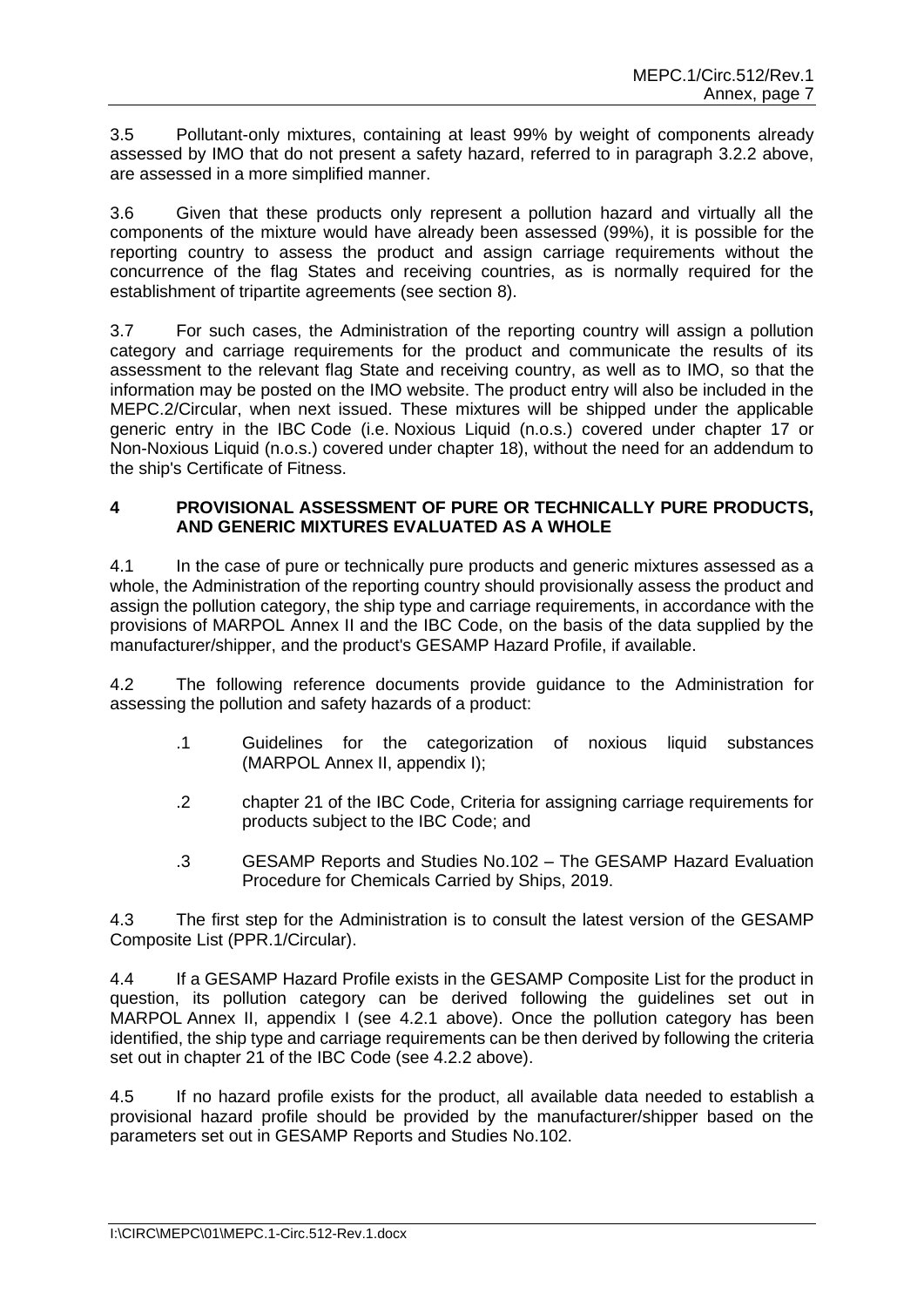4.6 When adequate data are available, a provisional hazard profile can be derived, based on the criteria developed by GESAMP/EHS (see 4.2.3 above). The provisional pollution category should then be derived on the basis of the provisional hazard profile by following the guidelines referred to in 4.2.1 above. The ship type and carriage requirements should be derived in accordance with 4.2.2.

4.7 When sufficient data are not available, the Administration of the reporting country should use the information submitted by the manufacturer/shipper to make an assessment by analogy to chemically similar substances, from the following sources:

- .1 the IBC Code (chapters 17, 18, 19);
- .2 the latest MEPC.2/Circular, which lists the products assessed by IMO and those provisionally assessed by tripartite agreement; and
- .3 the GESAMP Composite List (PPR.1/Circular), listing all substances for which hazard profiles exist.

4.8 When several alternative analogies are possible, the most severe should prevail.

4.9 Once the provisional assessment is made, a tripartite agreement, as described in section 8, should be established in order to be able to ship the product.

# **5 ASSESSMENT OF POLLUTANT-ONLY TRADE-NAMED MIXTURES CONTAINING PRODUCTS ALREADY ASSESSED BY IMO**

5.1 This section addresses the mixtures defined in paragraph 3.2.2, i.e. pollutant-only mixtures presenting no safety hazard and containing at least 99% by weight of products (i.e. pure/technically pure products) already assessed by IMO. Products that have been assessed by IMO are:

- .1 those listed in chapters 17, 18 or 19 of the IBC Code; and
- .2 those listed in list 1 of the MEPC.2/Circular, without an expiry date.

# 5.2 Deleted.

5.3 The pollution category and the ship type for these mixtures are derived from the GESAMP Hazard Profiles of the components, using the calculation method set out in paragraphs 5.5 and 5.6. For all assessments, the GHP in the most recent edition of the GESAMP Composite list should be used.

5.4 For the purpose of this calculation, unassessed components up to 1% are to be assigned a component factor of 10,000 for pollution categorization and a component factor of 100 is to be used for assignment of ship type. A component factor of 100 is also assigned to diluent mineral oil.<sup>3</sup>

<sup>&</sup>lt;sup>3</sup> Most lube oil additive components are produced in mineral oil and have been assessed a whole. Sometimes more mineral oil is added to a mixture to make it pumpable. This additional mineral oil is referred to as "diluent mineral oil".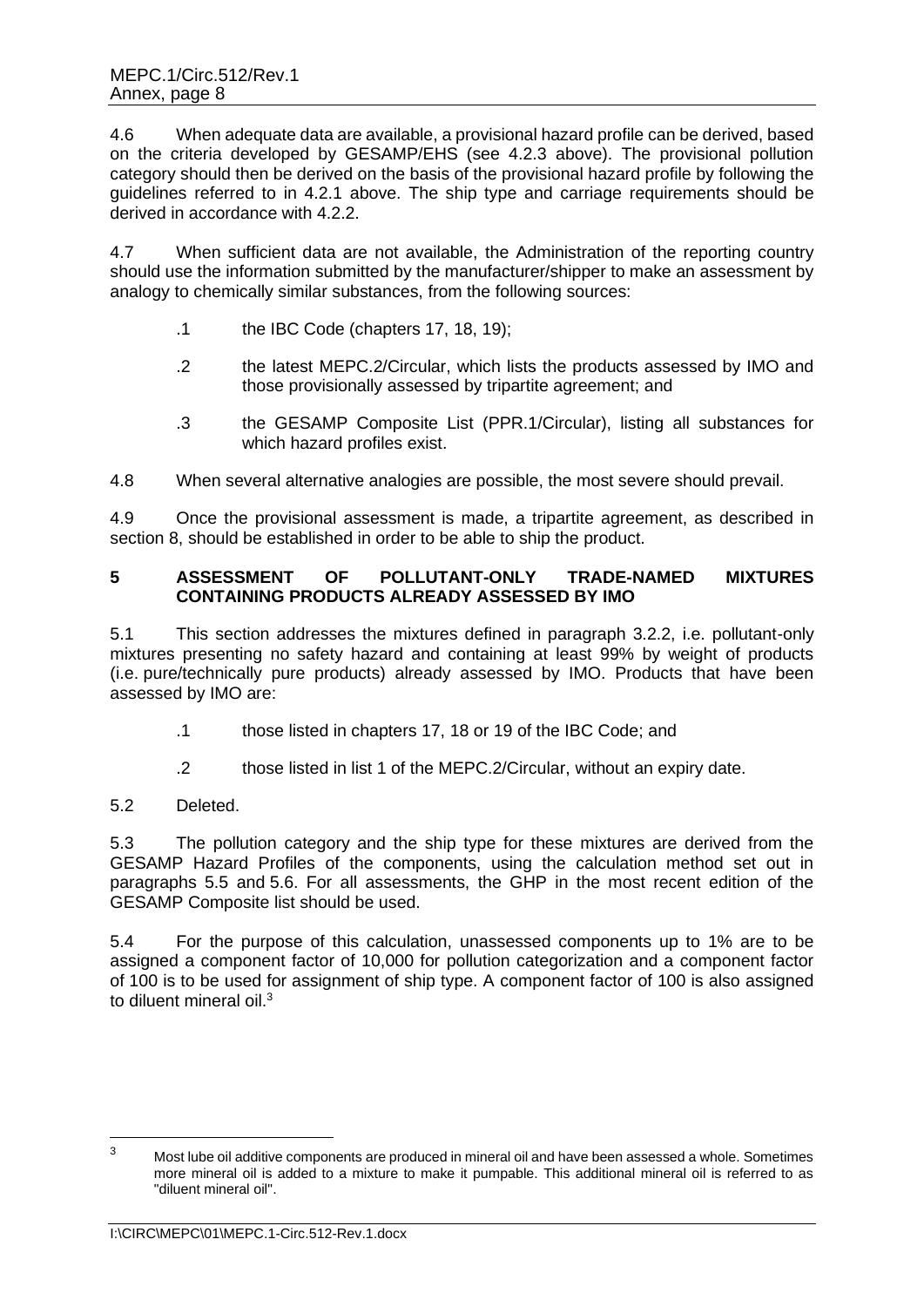#### **Calculation of the pollution category**

5.5 The first step in the assessment process is to establish the pollution category of the mixture by the following procedure:

- .1 identify the GESAMP Hazard Profile of each component from the latest edition of the GESAMP Composite List (PPR.1/Circular);
- .2 multiply the concentration of each identified component in the mixture, expressed in percent by weight, by the factor associated with its GESAMP Hazard Profile using table 1, taking the ratings resulting in the highest component factor into account;
- .3 add the resultant multiples to obtain the "Sp" value;

i.e.  $Sp = \Sigma$  (Each component %wt) x (Each component factor); then

.4 refer to table 2 to determine the pollution category that corresponds to the resultant Sp value.

| Row                      | <b>Rule No</b><br>(Guidelines for<br>categorization,<br>Appendix 1 to<br><b>MARPOL</b><br>Annex II) | A <sub>1</sub>                                                                    | A2        | <b>B1</b>               | <b>B2</b> | D <sub>3</sub>      | E <sub>2</sub>                       | <b>Component</b><br><b>Factor</b> | <b>Row</b>                                 |
|--------------------------|-----------------------------------------------------------------------------------------------------|-----------------------------------------------------------------------------------|-----------|-------------------------|-----------|---------------------|--------------------------------------|-----------------------------------|--------------------------------------------|
| a                        | 1                                                                                                   | $\geq 4$                                                                          | <b>NR</b> | >6                      |           |                     |                                      | 100,000                           | a                                          |
| $\overline{b}$           | $\mathbf{1}$                                                                                        | $\geq 4$                                                                          |           | >6                      |           |                     |                                      | 100,000                           | $\mathsf b$                                |
| $\mathbf{c}$             | $\mathbf{1}$                                                                                        |                                                                                   | <b>NR</b> | >6                      |           |                     |                                      | 100,000                           | $\mathbf{C}$                               |
| $\overline{d}$           | $\overline{4}$                                                                                      | $\geq 4$                                                                          | <b>NR</b> |                         |           | CMRTNI <sup>4</sup> |                                      | 25,000                            | $\overline{d}$                             |
| $\mathbf{e}$             | 1                                                                                                   |                                                                                   |           | >6                      |           |                     |                                      | 10,000                            | $\mathsf{e}% _{0}\left( \mathsf{e}\right)$ |
| $\overline{f}$           | $\mathcal I$                                                                                        | $\geq 4$                                                                          | <b>NR</b> | $\overline{5}$          |           |                     |                                      | 10,000                            | $\overline{f}$                             |
| $\frac{g}{h}$            | 1                                                                                                   | $\geq 4$                                                                          |           | 5                       |           |                     |                                      | 10,000                            | $\overline{g}$                             |
|                          | $\mathcal I$                                                                                        |                                                                                   | <b>NR</b> | $\overline{5}$          |           |                     |                                      | 10,000                            | $\mathsf{h}$                               |
| $\mathbf{i}$             | $\mathbf{1}$                                                                                        |                                                                                   |           | $\overline{5}$          |           |                     |                                      | 1,000                             |                                            |
| $\overline{\mathbf{j}}$  | $\overline{c}$                                                                                      | $\geq 4$                                                                          | <b>NR</b> | $\overline{\mathbf{4}}$ |           |                     |                                      | 1,000                             |                                            |
| $\sf k$                  | $\overline{c}$                                                                                      | $\geq 4$                                                                          |           | $\overline{4}$          |           |                     |                                      | 1,000                             | $\sf k$                                    |
| $\overline{\phantom{a}}$ | $\overline{3}$                                                                                      |                                                                                   | <b>NR</b> | $\overline{\mathbf{4}}$ |           |                     |                                      | 1,000                             |                                            |
| m                        | 5                                                                                                   |                                                                                   |           | $\overline{4}$          |           |                     |                                      | 100                               | m                                          |
| $\mathsf{n}$             | $\overline{11}$                                                                                     |                                                                                   |           |                         |           | <b>CMRTNI</b>       |                                      | 25                                | n                                          |
| $\circ$                  | 6                                                                                                   |                                                                                   |           | 3                       |           |                     |                                      | 10                                | $\circ$                                    |
| $\overline{p}$           | $\overline{7}$                                                                                      |                                                                                   |           | $\overline{2}$          |           |                     |                                      | 1                                 | p                                          |
| $\mathsf{q}$             | 8                                                                                                   | $\geq 4$                                                                          | <b>NR</b> |                         | Not 0     |                     |                                      | 1                                 | q                                          |
| $\mathbf{r}$             | $\overline{g}$                                                                                      |                                                                                   |           |                         | $\geq$ 1  |                     |                                      | 1                                 | $\mathsf{r}$                               |
| $\overline{\mathbf{s}}$  | 10                                                                                                  |                                                                                   |           |                         |           |                     | Fp, F or S<br>if<br>not<br>Inorganic | 1                                 | $\mathsf S$                                |
| $\mathbf t$              | 12                                                                                                  | criteria<br>of<br>product<br>the<br>Any<br>not<br>meeting<br>rules 1 to 11 and 13 |           |                         |           |                     | $\Omega$                             | $\mathsf{t}$                      |                                            |
| $\mathsf{u}$             | 13                                                                                                  | Any OS substance                                                                  |           |                         |           |                     | 0                                    | u                                 |                                            |

#### **Table 1 – Component factors for calculation of pollution category**

<sup>4</sup> Column D3 refers to products with long-term health effects as follows: C (carcinogenic), M (mutagenic), R (reprotoxic), T (specific target organ toxicity), N (neurotoxic) or I (immunotoxic).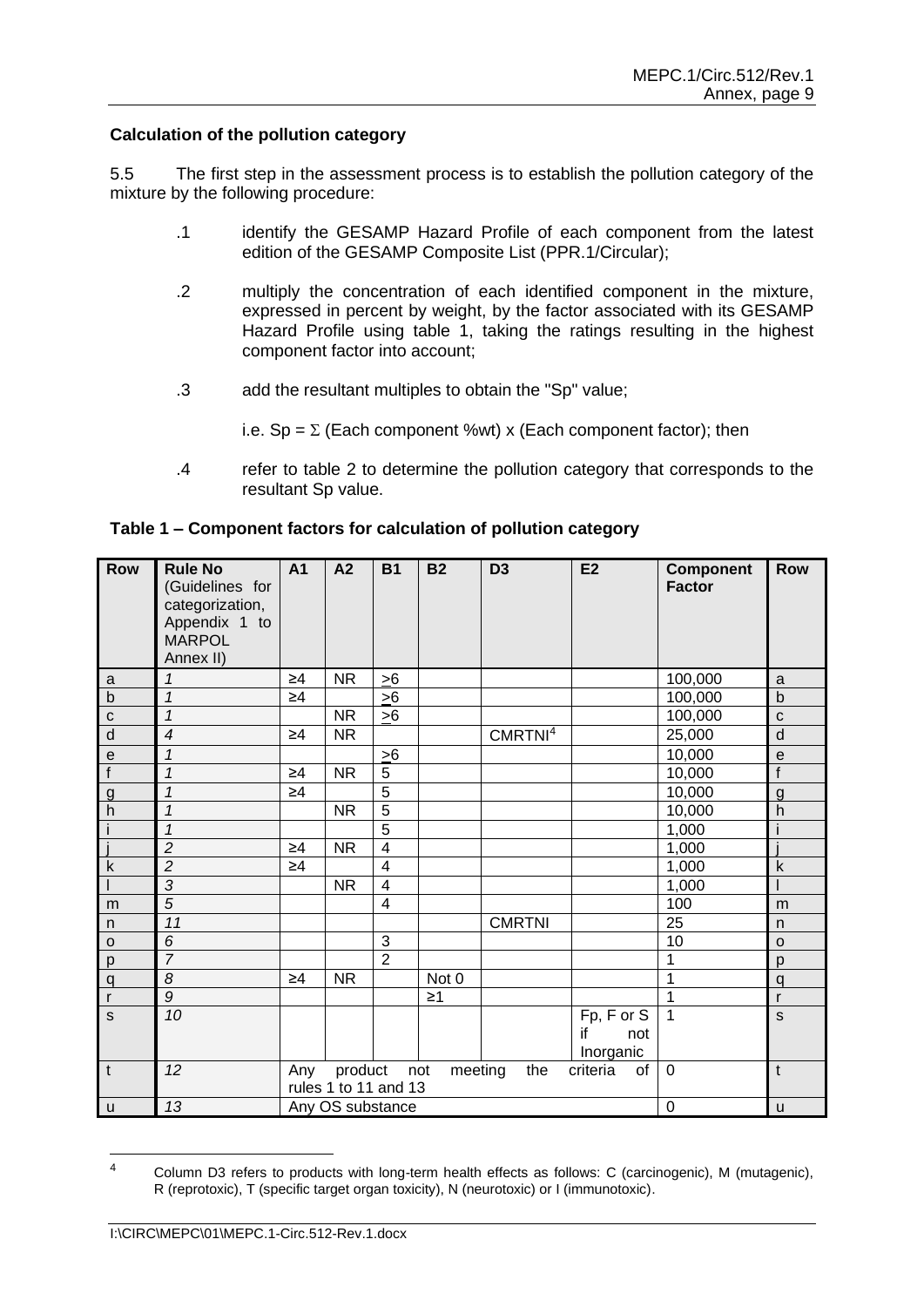# **Table 2 – Determination of pollution category based on Sp value**

| <b>Sp Value</b>                                   | <b>Pollution category</b> |
|---------------------------------------------------|---------------------------|
| $Sp \ge 25,000$                                   |                           |
| $Sp < 25,000$ and $Sp \ge 25$                     |                           |
| $Sp < 25$ unless all individual components are OS |                           |
| a mixture where all individual components are OS  | OS                        |

#### **Calculation of ship type**

- 5.6 The next step is to establish the ship type for the mixture as follows:
	- .1 identify the ship type for each component from the IBC Code (chapters 17 or 18) or the MEPC.2/Circular, as appropriate;
	- .2 multiply the concentration of each component in the mixture, expressed in percent by weight, by the factor associated with its ship type according to the table 3;

# **Table 3 – Component factors for calculation of ship type**

| <b>Ship type</b>              | Factor |
|-------------------------------|--------|
|                               | 1,000  |
| c                             | 100    |
| ◠<br>$\overline{\phantom{a}}$ |        |
| <b>NA</b>                     |        |
| diluent mineral oil           |        |

.3 add the resultant multiples to obtain the "Ss" value;

i.e. Ss =  $\Sigma$  (Each component %wt) x (Each component factor);

- .4 refer to the left-hand column of table 4 for determining ship types and identify the row that corresponds to calculated "Ss" value; and
- .5 refer to table 4 below to determine the ship type that corresponds to the resultant Ss value in the left-hand column and then, reading across the row, answer the questions to determine the ship type.

#### **Table 4 – Determination of ship types based on Ss value**

| <b>Ss Value</b>         | Question                                                  | <b>Answer</b>     | <b>Ship Type</b> |
|-------------------------|-----------------------------------------------------------|-------------------|------------------|
| $Ss \ge 10,000$         | Is the sum of ST 1 multiples                              | Yes $\rightarrow$ |                  |
|                         | $\geq 10,000?$                                            | No $\rightarrow$  |                  |
| $10,000 > Ss \ge 1,000$ | Is the sum of ST 1 & 2 multiples                          | $Yes \rightarrow$ |                  |
|                         | ≥1,000?                                                   | No $\rightarrow$  | 3                |
| $1,000 > Ss \ge 100$    |                                                           |                   | 3                |
| Ss < 100                | Is the pollution category of the $\text{Yes} \rightarrow$ |                   | 3                |
|                         | mixture X or Y?                                           |                   | <b>NA</b>        |

5.7 Examples of the calculations for determining the pollution category are given in appendix 4 and examples for calculating the ship type for mixtures are given in appendix 5. In addition, an automated tool, with accompanying guidance notes, has also been developed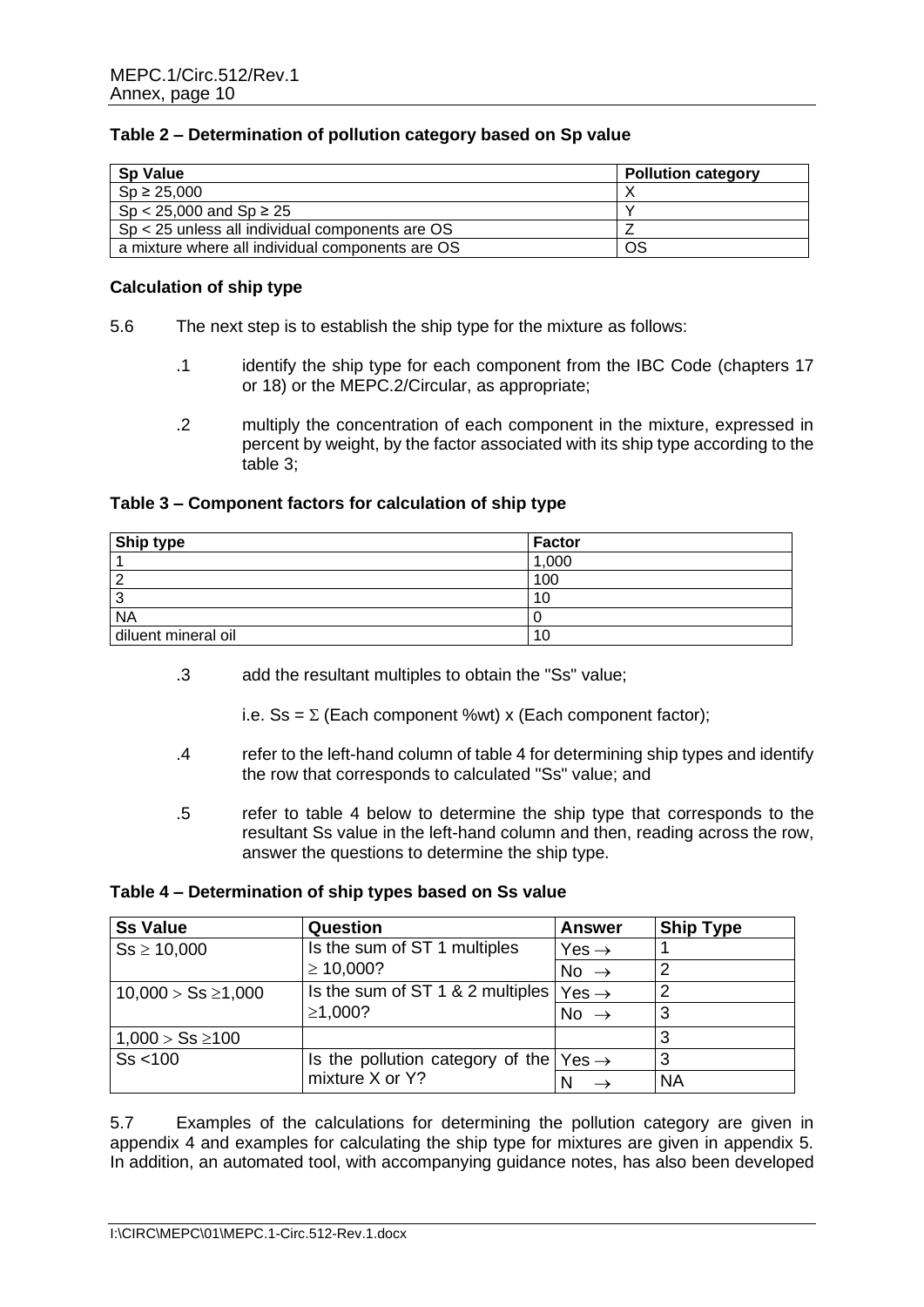to assist Administrations in undertaking the above calculations, which are known as "mixture calculations" for trade-named mixtures. This tool can be accessed on the IMO website at:

http://www.imo.org/en/OurWork/Environment/PollutionPrevention/ChemicalPollution/Pages/C hemicalsReportingForms.aspx

5.8 On the basis of the calculated pollution category and ship type, and taking into account its flashpoint, a mixture is then assigned to the appropriate generic "Noxious (or non-noxious) liquid, n.o.s." entry in the IBC Code with the assignment of the corresponding carriage requirements.

5.9 A pollutant-only mixture is identified by reference to the appropriate generic n.o.s. entry in the IBC Code, completed by the identification of a trade name and of the component responsible for the assigned pollution category. Trade names should be of a commercial nature and should not contain anything that could be construed as a chemical name, chemical formula, or other generally accepted chemical descriptor.

5.10 If the mixture contains diluent mineral oil, which could contribute the assignment of the pollution category, the n.o.s. designation of the mixture should be followed by the words "contains mineral oil".

5.11 The process of assigning a pollutant-only mixture of assessed components to one of the generic n.o.s. entries in the IBC Code is of a purely mathematical nature and does not require an assessment. In the interest of facilitating shipments, the Administration of the reporting country may authorize the manufacturer to carry out the assignment on its behalf.

5.12 In such a case, the obligation to inform the flag States and the receiving countries of the product assignment falls on the delegated manufacturer. The manufacturer should also inform IMO, if so requested by the authorizing Administration. Notification of the assignment by the manufacturer should be accompanied by an authorization letter indicating that the manufacturer is acting under instruction and on behalf of the Administration. Following notification to IMO, the mixture will be added to the list of products on the IMO website and in list 2 of the MEPC.2/Circular, when next issued.

5.13 The manufacturer should also inform the authorizing Administration of the assignment performed. Upon request, the manufacturer should also provide the flag State and/or the receiving country with details of the mixture assignment.

#### **6 ASSESSMENT OF TRADE-NAMED MIXTURES PRESENTING SAFETY HAZARDS CONTAINING PRODUCTS THAT HAVE ALREADY BEEN ASSESSED BY IMO**

6.1 This section addresses those mixtures presenting a safety hazard, i.e. one or more of the components designated an "S" or "S/P" in *column d* of chapter 17 of the IBC Code or of the MEPC.2/Circular, containing at least 99% by weight of products already assessed by IMO.

- 6.2 For the purpose of this section, products that have been assessed by IMO are:
	- .1 those listed in chapters 17, 18 and 19 of the IBC Code; and
	- .2 those listed in list 1 of the MEPC.2/Circular, without an expiry date.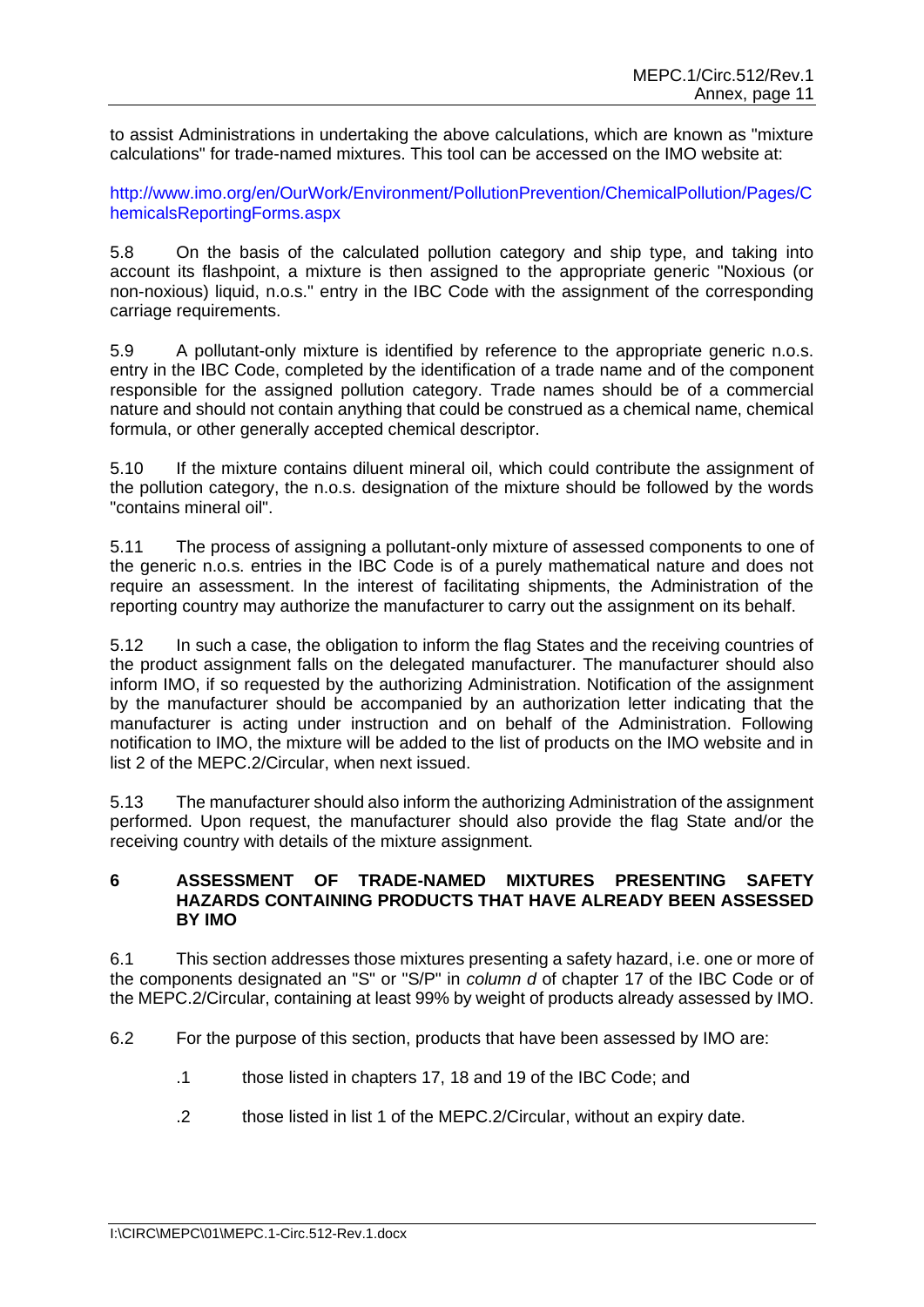6.3 Similar to the procedure set out in section 5, the first step for the Administration of the reporting country is to calculate the pollution category and ship type for the mixture, following the method set out in paragraphs 5.5 and 5.6.

6.4 The Administration should then assess the safety hazards of the mixture and assign carriage requirements. The minimum carriage requirements of each column in the Code is determined by selecting the most stringent requirement of the components present in the mixture. However, if the PPR Data Reporting Form contains data on the mixture as a whole for certain safety criteria, the carriage requirements can be assigned accordingly. The Administration should also determine the ship type based on the criteria in paragraph 21.4.5.2 of the IBC Code and, if it is more stringent than that in paragraph 6.3, assign the more stringent ship type.

6.5 Trade-named mixtures presenting safety hazards cannot be shipped under any of the generic n.o.s. entries in the IBC Code. A shipping name must therefore be assigned and will be composed of:

- .1 the trade name, followed by;
- .2 an identification, in parentheses, of the principal substance(s) responsible for the safety and/or pollution hazards of the mixture. This is what is known as the "contains name" of the product.

6.6 Assigned trade names for such mixtures should be of a commercial nature and should not contain anything that could be construed as a chemical name, chemical formula or other generally accepted chemical descriptor. Products submitted for assessment by IMO may be rejected or require renaming if chemical descriptors, as identified above, are included as part of the trade name. The contains name for the mixture should be the corresponding product name, as set out in chapter 17 of the IBC Code or list 1 of the MEPC.2/Circular.

6.7 The contains name of a trade-named mixture may be a single product or two different products. The selected contains name(s) should correspond to a product name(s) set out in chapter 17 of the IBC Code or list 1 of the MEPC.2/Circular. Where a trade-named mixture contains both pollution and safety hazards, the product representing the safety hazard should be listed first in the contains name, followed by the product representing the pollution hazard, unless they are one and the same. If the mixture contains diluent mineral oil, which could contribute the assignment of the pollution category, this should also be indicated in the contains name, following the product name(s) as follows: "contains mineral oil".

# **Mixtures assessed as a whole**

6.8 Mixtures with a generic technical name presenting safety hazards assessed as a whole should be assigned to list 1 of the MEPC.2/Circular.

6.9 Once a provisional assessment is made, a tripartite agreement, as described in section 8, should be established in order to be able to ship the product.

# **7 ASSESSMENT OF MIXTURES CONTAINING ONE OR MORE COMPONENTS WHICH HAVE NOT YET BEEN ASSESSED BY IMO**

7.1 This section addresses mixtures containing one or more components, forming more than 1% by weight of the mixture, that have not yet been assessed by IMO. Given that these components have not been assessed, they would not be listed in chapters 17, 18 or 19 of the IBC Code, nor in the MEPC.2/Circular.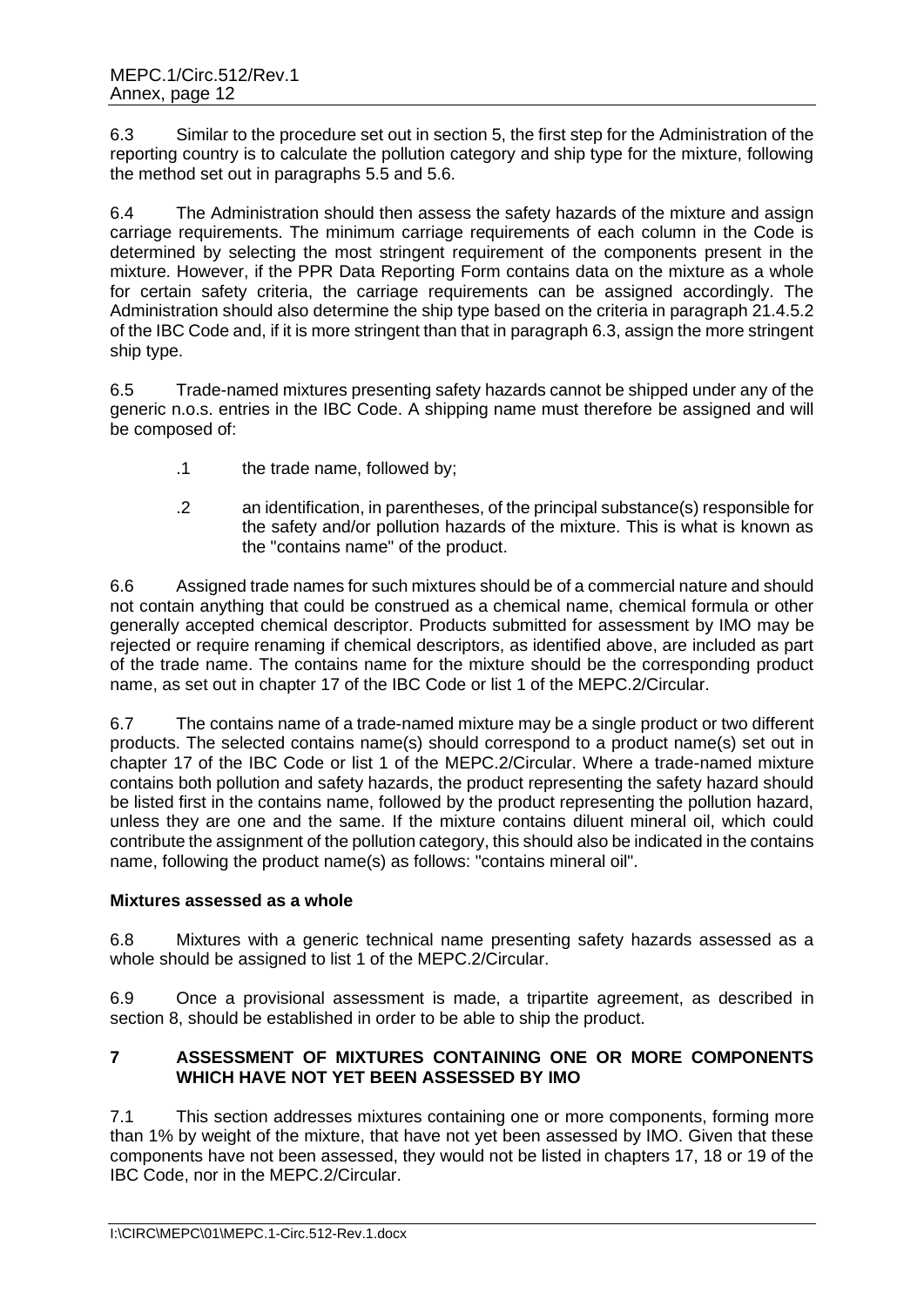- 7.2 There are two possible ways of assessing such mixtures:
	- .1 if sufficient data are available for the mixture as a whole, it should be assessed as if it were a pure or technically pure product, in accordance with section 4;
	- .2 if sufficient data for the mixture as a whole are not available, the Administration of the reporting country should:
		- .1 provisionally assess each unassessed component, in accordance with section 4; and then
		- .2 assess the mixture by calculation, as shown in section 5, for a pollutant-only mixture, and section 6, for trade-named mixtures presenting safety hazards.

#### **Mixtures presenting only pollution hazards**

7.3 Following a provisional assessment of the mixture presenting only pollution hazards, the reporting country may initiate a tripartite agreement, as described in section 8. These mixtures will be shipped under the applicable generic entry in the IBC Code (i.e. noxious liquid (n.o.s.) or non-noxious liquid (n.o.s.)), without the need for an addendum to the ship's Certificate of Fitness.

7.4 Once the tripartite agreement has been communicated to IMO, the details of the assessment will be included on the IMO website and in list 4 in the next edition of the MEPC.2/Circular.

7.5 As described in paragraph 7.2, the manufacturer has the option of forwarding the available data on the whole mixture to GESAMP/EHS, in the case of 7.2.1, or on each individual unassessed component, in the case of 7.2.2, in order to establish the respective GESAMP Hazard Profiles. This should be done following the procedure set out in section 10.

#### **Mixtures presenting safety hazards**

7.6 When an unassessed component presents safety hazards, the Administration of the reporting country should follow the procedure set out in section 4, as if the component is to be shipped as a pure or a technically pure product.

7.7 Once the provisional assessment has been made for a component as described in 7.6 above, the procedure set out in section 6 should be followed.

7.8 Further to the provisional assessment, the reporting country should initiate a tripartite agreement, as described in section 8, in order to be able to ship the product.

7.9 Provisionally assessed trade-named mixtures presenting safety hazards will be included in the list 3 of the MEPC.2/Circular, and mixtures with a generic technical name will be included in the list 1 of the MEPC.2/Circular, both with an expiry date of three years.

7.10 The manufacturer will forward the available data on the mixture as a whole to GESAMP/EHS, in the case of 7.2.1, or on each individual unassessed component in the case of 7.2.2, in order to assign the respective GESAMP Hazard Profiles. This should be done following the procedure set out in section 10.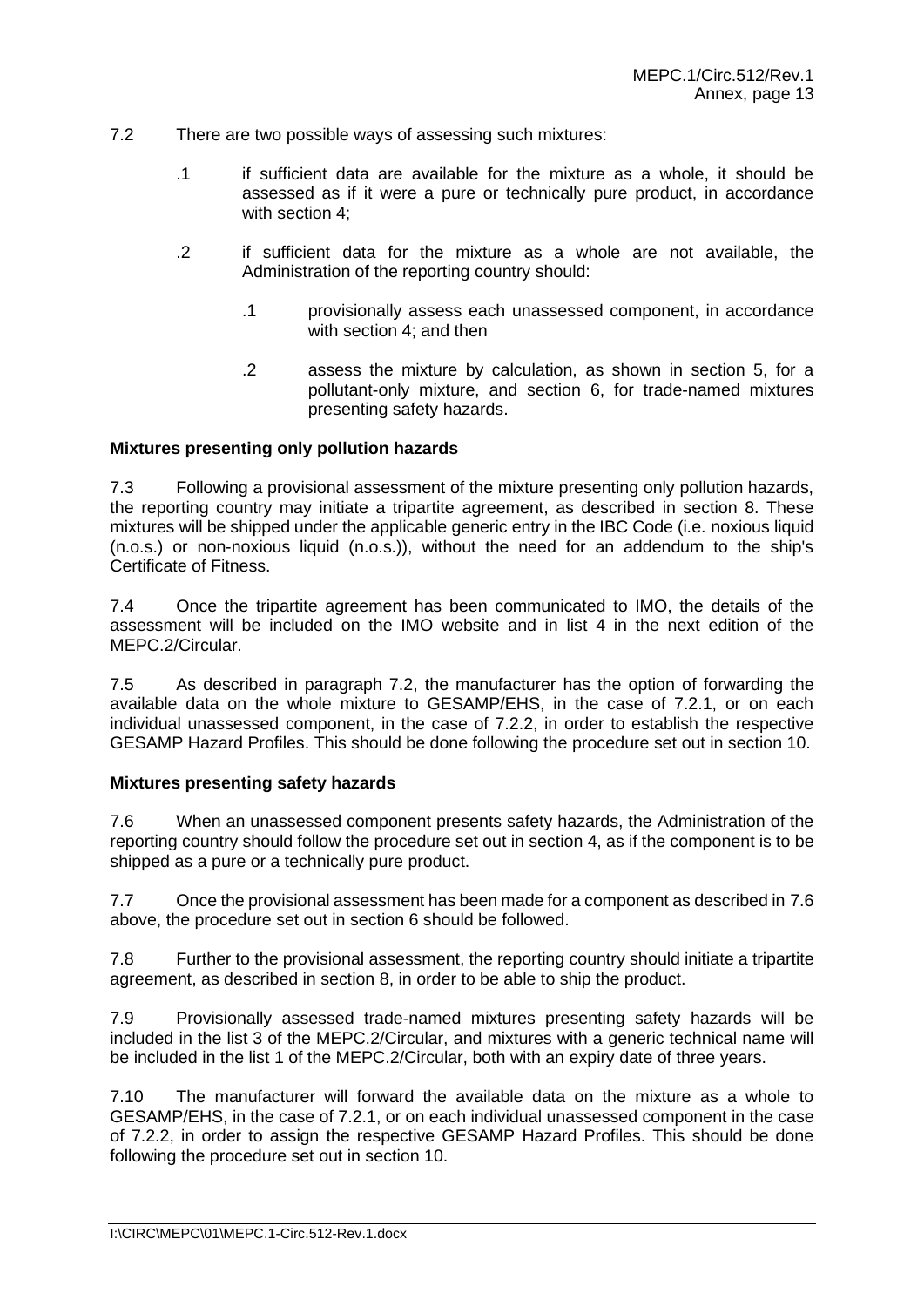7.11 When information on the mixture or on all of the components is available, the product should be reviewed and a submission made to IMO to reassign it to the appropriate list in the MEPC.2/Circular, as an entry for all countries without an expiry date.

#### **8 ESTABLISHING TRIPARTITE AGREEMENTS AND RELATED ADMINISTRATIVE REQUIREMENTS**

# **Tripartite agreements**

8.1 In order to be able to ship a product which has been provisionally assessed, but has not yet been fully assessed by IMO, the reporting country must establish a tripartite agreement.

8.2 Provisional assessments by tripartite agreement will expire three years after their first publication in the MEPC.2/Circular. It is intended that this three-year period would allow sufficient time for the product (and/or its components, as appropriate) to be fully assessed by both the GESAMP/EHS and IMO (see section 9) and subsequently included in the MEPC.2/Circular, with validity for all countries and with no expiry date.

8.3 It is critical that this is done within the specified period as, once a tripartite agreement has expired, no new tripartite agreement may be established for the same product, even under a different name. As a consequence, the product can no longer be carried until it has been fully assessed and included in either the MEPC.2/Circular, as an entry for all countries without an expiry date.

8.4 It is in the best interest of the manufacturer or shipper to submit the necessary data for a provisional assessment by tripartite agreement to the Administration of the reporting country well in advance of a planned shipment. The Administration should avoid unnecessary delays in initiating the tripartite agreement, after receiving the complete set of information.

8.5 When the provisional assessment of products that present safety hazards is completed, an addendum to the ship's Certificate of Fitness must be issued by the Administration of the flag State of the ship, before the product is loaded on board. An example of an addendum is given in appendix 3.

8.6 Until the provisional assessment is fully agreed by the countries involved and a tripartite agreement has been established, the product(s) shall not be carried.

# **Administrative aspects of establishing a tripartite agreement**

8.7 To initiate a tripartite agreement, the Administration of the reporting country should seek the concurrence of the Administrations of the flag State(s) and receiving countries for the provisional assessment, by providing information on which the provisional pollution and safety hazard assessments have been based. For this purpose, the standard format for proposing tripartite agreements for the provisional assessment of liquid substances should be used; as set out in appendix 6. Contact details for tripartite agreements are published in annex 8 of the latest MEPC.2/Circular and can also be accessed at any time on the GISIS web portal of the IMO website.<sup>5</sup>

8.8 Once a provisional assessment for the establishment of a tripartite agreement has been received by a flag State or receiving country, Administrations are expected to respond within 14 days.

<sup>5</sup> https://gisis.imo.org/Public/CP/Browse.aspx?List=BCCP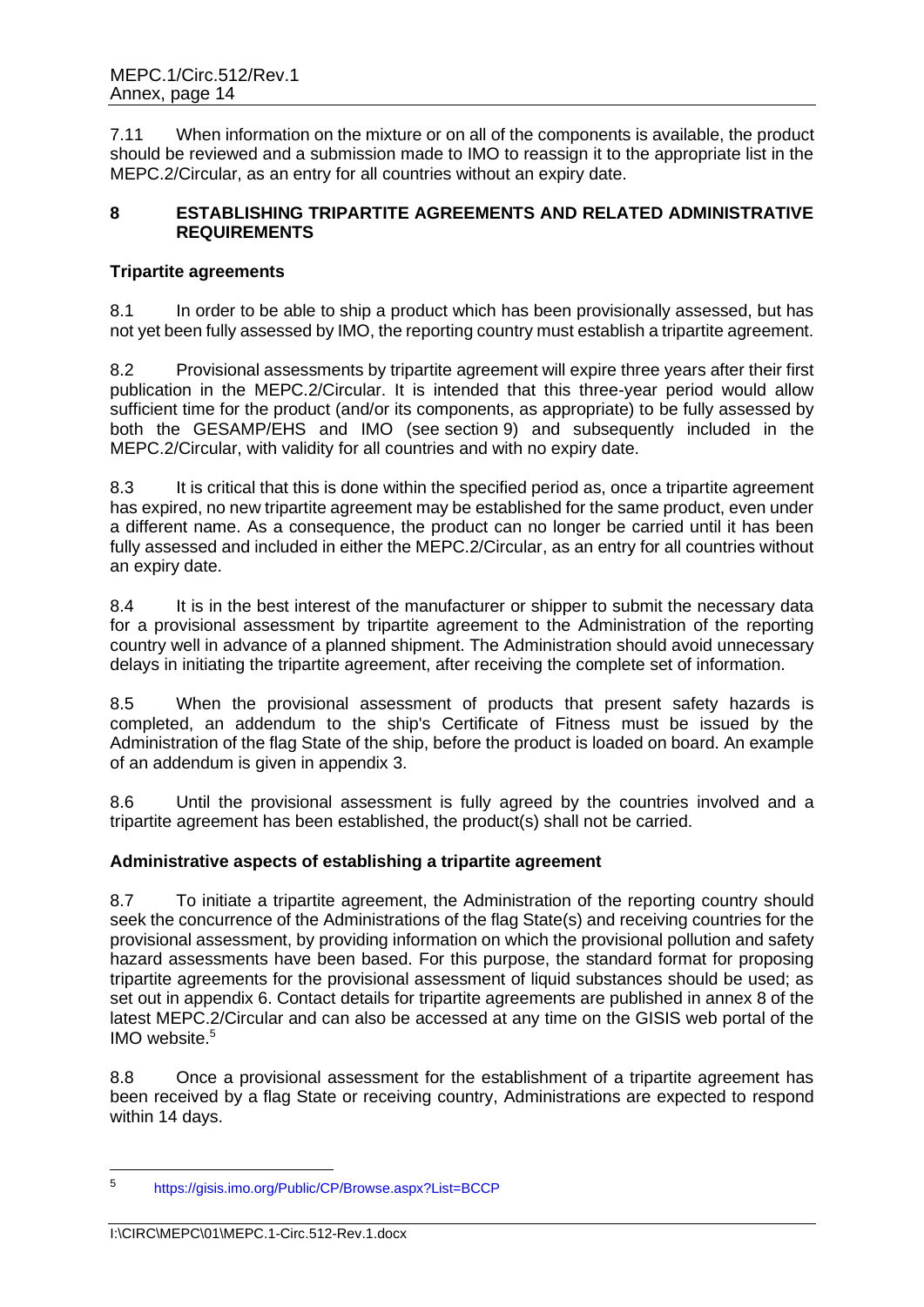8.9 In the absence of an interim or final response to the proposal for a tripartite agreement from any of the parties within this 14-day period, the provisional assessment proposed by the Administration of the reporting country is deemed to have been accepted.

8.10 Those contact points that have not informed the Organization of their latest contact details are also deemed to have accepted the tripartite agreement, whilst other contact points should still follow regulation 6.3 of Annex II of MARPOL and these Guidelines.

8.11 In the event of disagreement, the most severe of the conditions proposed should prevail for the purposes of the tripartite agreement.

8.12 Following express or tacit agreement by the parties, the Administration of the reporting country should inform IMO of the tripartite agreement, with details of the provisional assessment within 30 days (or ideally as soon as possible), as required by regulation 6.3 of MARPOL Annex II.

8.13 Following the establishment of the tripartite agreement, it is the responsibility of the manufacturer to submit the product (pure or technically pure substance; or the unassessed component(s) of a mixture; or the mixture as whole), with all required technical data, to GESAMP/EHS for assignment of a GESAMP Hazard Profile well in advance of the expiry date of the tripartite agreement as stated in the latest MEPC.2/Circular. The process for submitting products for evaluation by GESAMP/EHS is set out in section 10.

# **9 COMPLEX MIXTURES SUBMITTED FOR ASSESSMENT AS A MARPOL ANNEX II PRODUCT**

9.1 This section addresses complex mixtures submitted to IMO for consideration as a MARPOL Annex II product and the criteria that will be applied to determine whether such products should be classified under MARPOL Annex I or MARPOL Annex II.

9.2 A complex mixture is considered to be an Annex I cargo if all of the following criteria apply:

- .1 the product is a petrochemical complex mixture not produced by chemical synthesis; and
- .2 the product is obtained by refining (elimination of impurities) or distillation of either crude oils or their blend-stocks or de-aromatization; and
- .3 the composition of the product can be described as a mixture of hydrocarbon classes of chemicals, including alkanes with straight or branched-chain, cycloalkanes and aromatics (e.g. naphthalene) etc.; and
- .4 the composition incorporates a number of different chemical structure types and the composition is a complex petrochemical mixture that may vary from batch to batch depending on the origin of the crude oil feed stock, and could be characterized as a UVCB<sup>6</sup> substance.

<sup>6</sup> Substances of unknown or variable composition, complex reaction products or biological material (OECD Guidance on Grouping of Chemicals, Second Edition, Series on Testing & Assessment, No.194, 2017).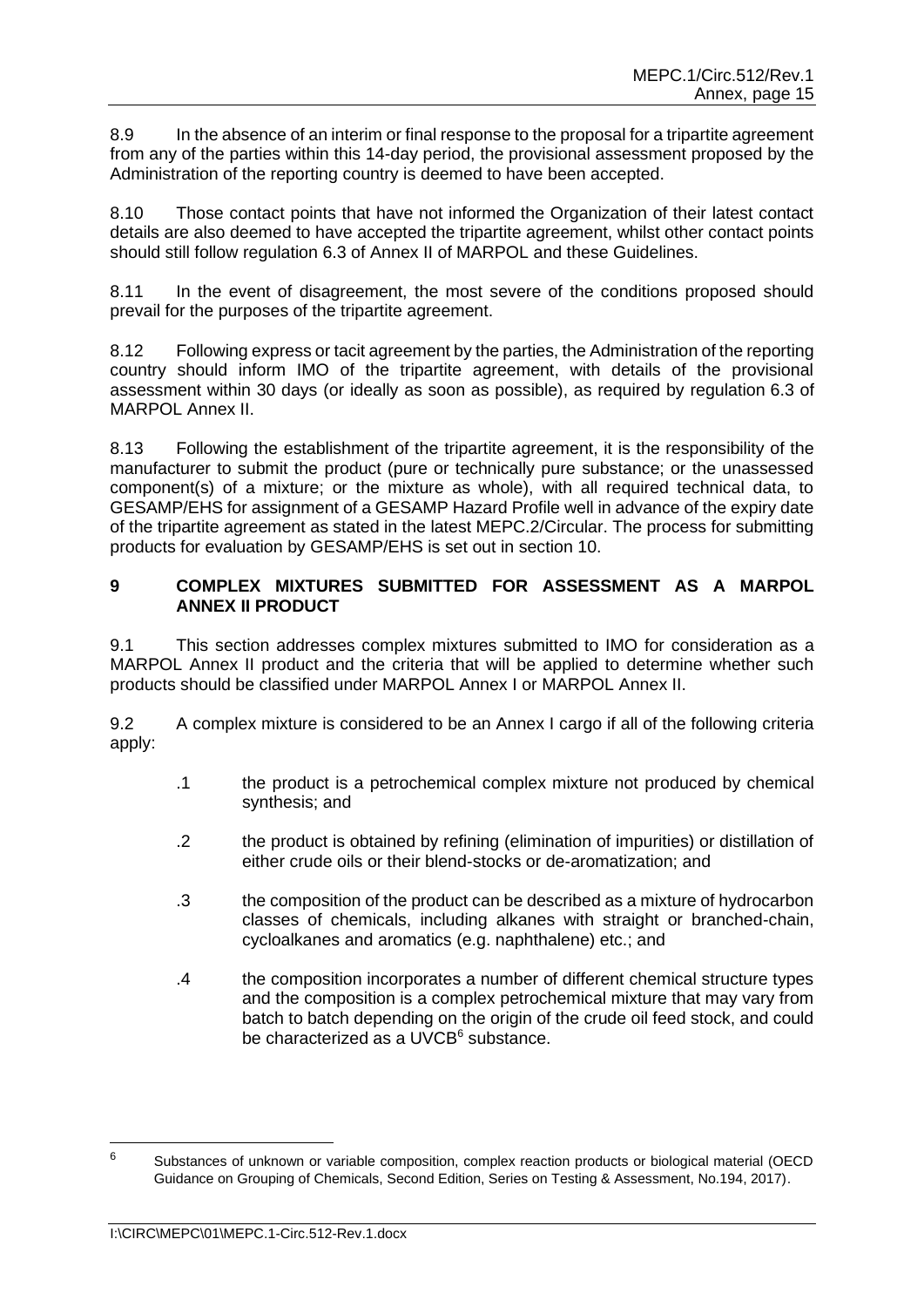9.3 In addition, Gas to Liquids (GTL) oils, as referenced in the *Requirements for the carriage of Gas to Liquids oils* (BLG.1/Circ.23), and Shale oils<sup>7</sup> are considered as MARPOL Annex I cargoes.

# **10 SUBMISSION OF DATA TO GESAMP/EHS AND IMO**

10.1 Following the establishment of a tripartite agreement for a pure or technically pure product or of a mixture containing more than 1% by weight of unassessed components, the manufacturer should take the necessary steps to ensure that their product, or the product components (for mixtures), is duly assessed by GESAMP/EHS and assigned a hazard profile(s), within the specified timeframe, i.e. prior to expiry of the tripartite agreement.

10.2 The first step in this process is to complete the GESAMP/EHS Product Data Reporting form and to submit the form, together with the required technical information, to the attention of the GESAMP Secretariat, for assessment by GESAMP/EHS. Product submissions should follow the guidance as given in GESAMP Reports and Studies No.102 with respect to the technical information to be supplied. The required form may be downloaded at:

[http://www.imo.org/OurWork/Environment/PollutionPrevention/ChemicalPollution/Pages/Che](http://www.imo.org/OurWork/Environment/PollutionPrevention/ChemicalPollution/Pages/ChemicalsReportingForms.aspx) [micalsReportingForms.aspx](http://www.imo.org/OurWork/Environment/PollutionPrevention/ChemicalPollution/Pages/ChemicalsReportingForms.aspx)

10.3 Assessments undertaken by GESAMP/EHS are charged at a fixed rate per assessment, i.e. per product or component (for mixtures) assessed<sup>8</sup>.

10.4 Once a GESAMP Hazard Profile for a substance or components of a mixture has been assigned, the manufacturer shall then submit to the Administration of the reporting country a completed PPR Product Data Reporting Form, using the required information from the GESAMP Hazard Profile and other technical data, as may be required. The proposal should include the proposed pollution category and ship type and associated carriage requirements. The PPR Data Reporting Form is available for download at the link shown in paragraph 10.2.

10.5 The Administration of the reporting country should then submit a proposal to IMO (either PPR or ESPH), for inclusion of the product in the MEPC.2/Circular as an entry for all countries, without an expiry date. This should comprise a covering note, in the appropriate IMO document format, and a completed PPR Data Reporting form (see MEPC.1/Circ.857).

<sup>&</sup>lt;sup>7</sup> Refer to the report of BLG 14 to the Maritime Safety Committee and the Marine Environment Protection Committee (BLG 14/17), paragraph 3.14.1.

<sup>8</sup> Refer to *The introduction of charges for product evaluation work undertaken by GESAMP/EHS* (BLG.1/Circ.28).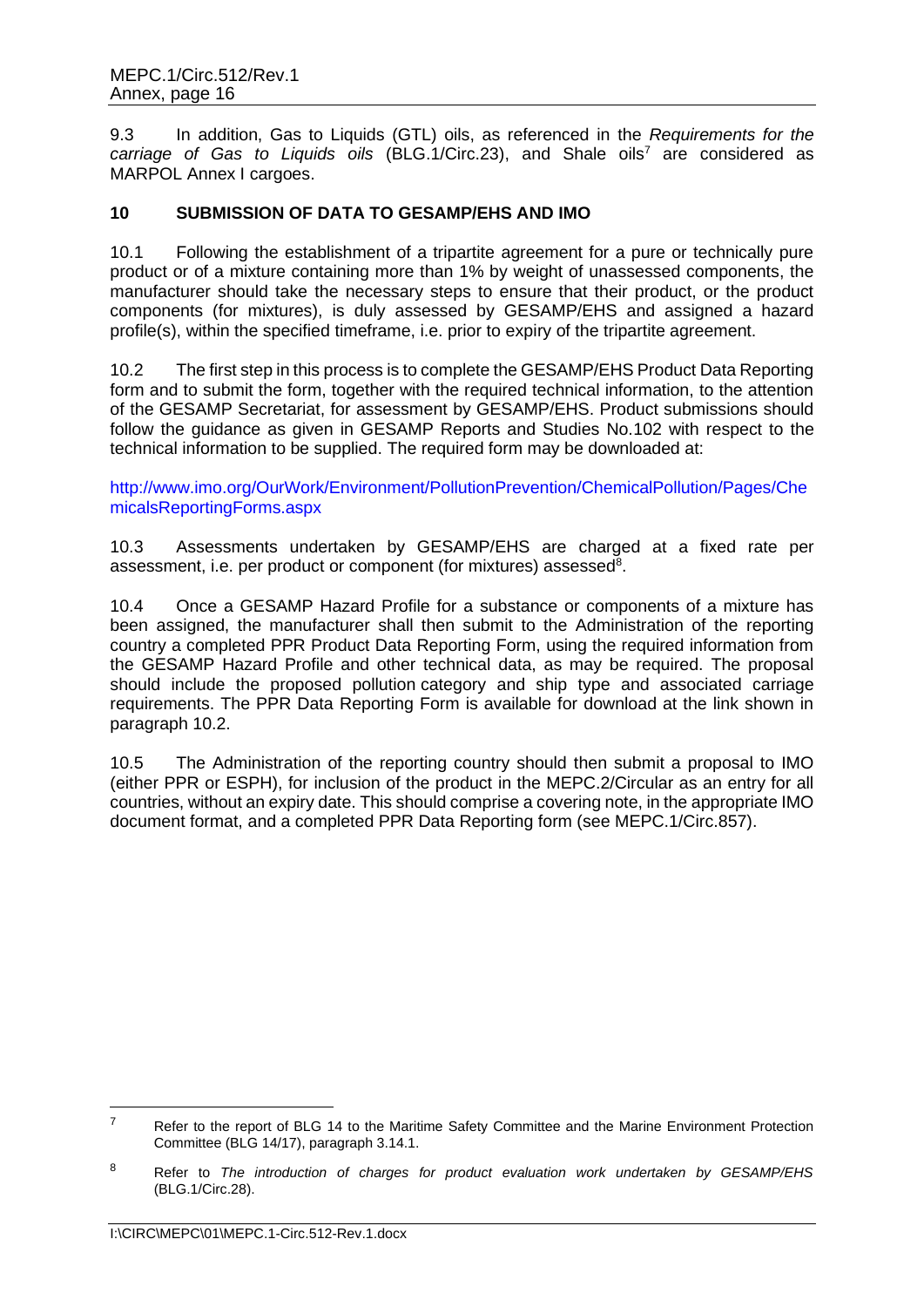#### **FLOW DIAGRAMS FOR THE PROVISIONAL ASSESSMENT OF LIQUID SUBSTANCES CARRIED IN BULK**

The following flow diagrams have been developed to assist users in conducting a provisional assessment of a liquid substance to be carried in bulk in accordance with MARPOL Annex II and the IBC Code. The diagrams follow sequentially and reference each other as appropriate.

#### **Diagram 1 – Determining whether a liquid substance to be carried in bulk is subject to the requirements of the IBC Code**

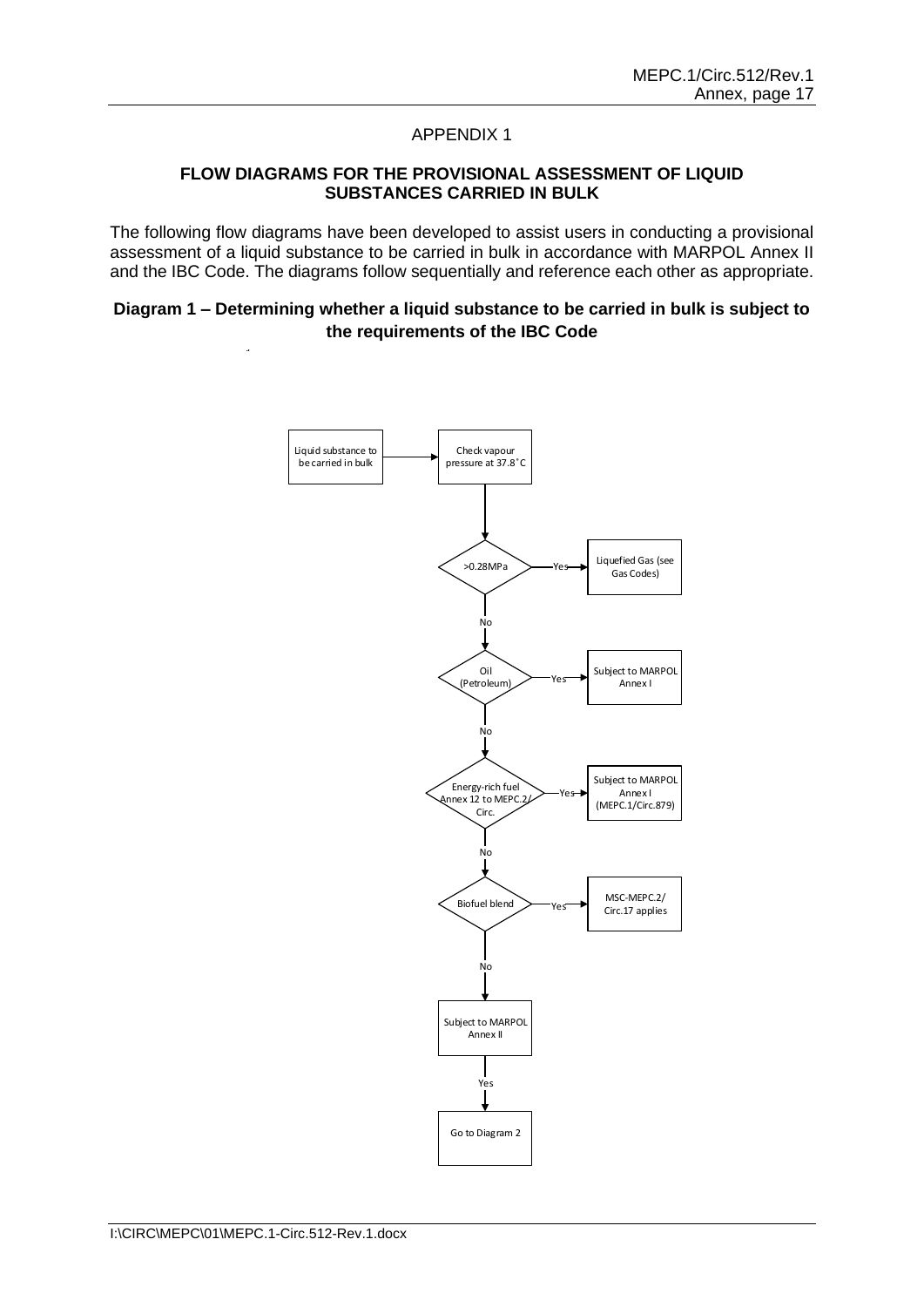# **Diagram 2 – Provisional assessment of pure or technically pure products, and generic mixtures evaluated as a whole (List 1 and IBC Code chapters 17, 18 and 19 products)**

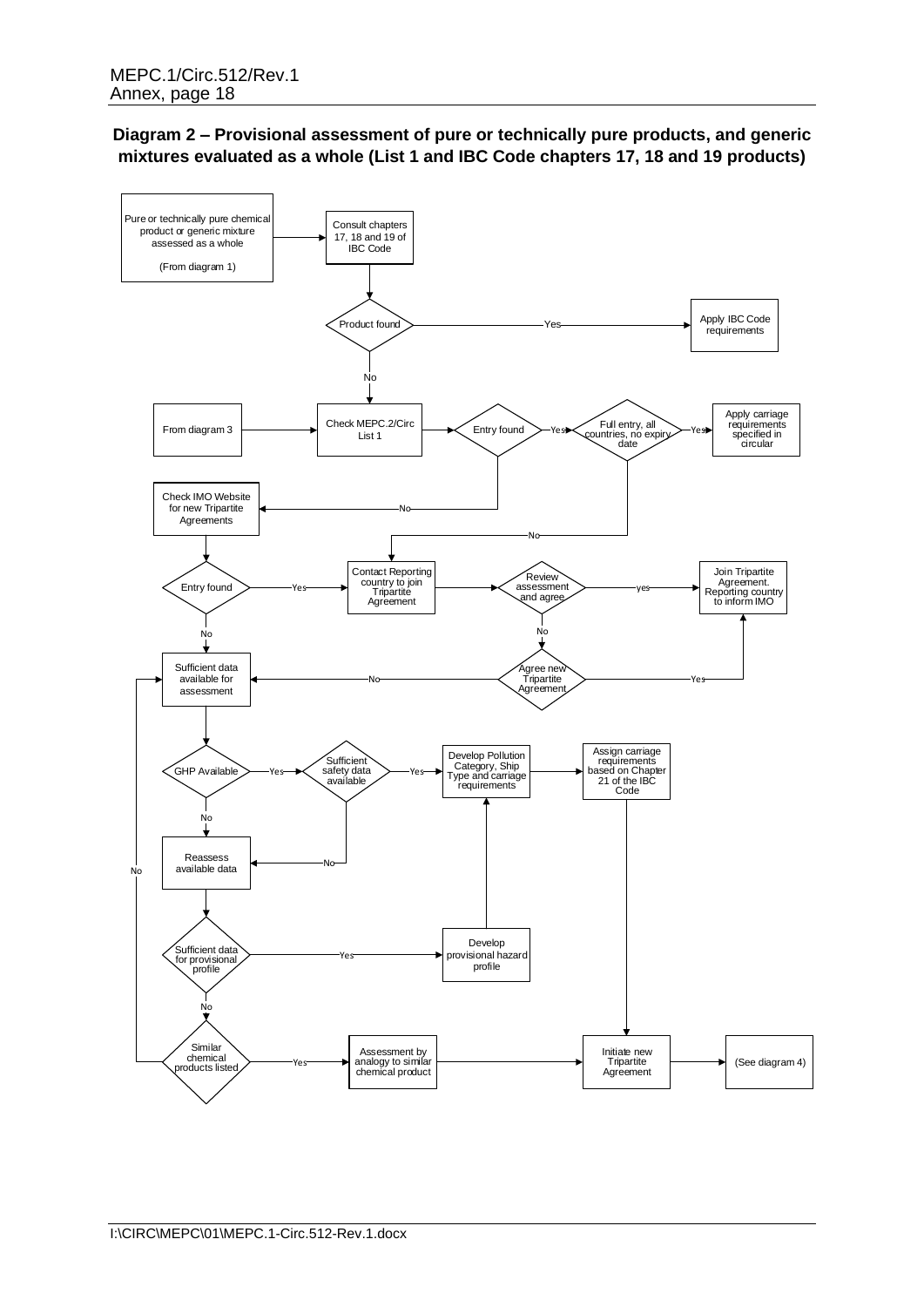

**Diagram 3 – Provisional assessment of trade-named mixtures (List 2, 3 and 4 products)**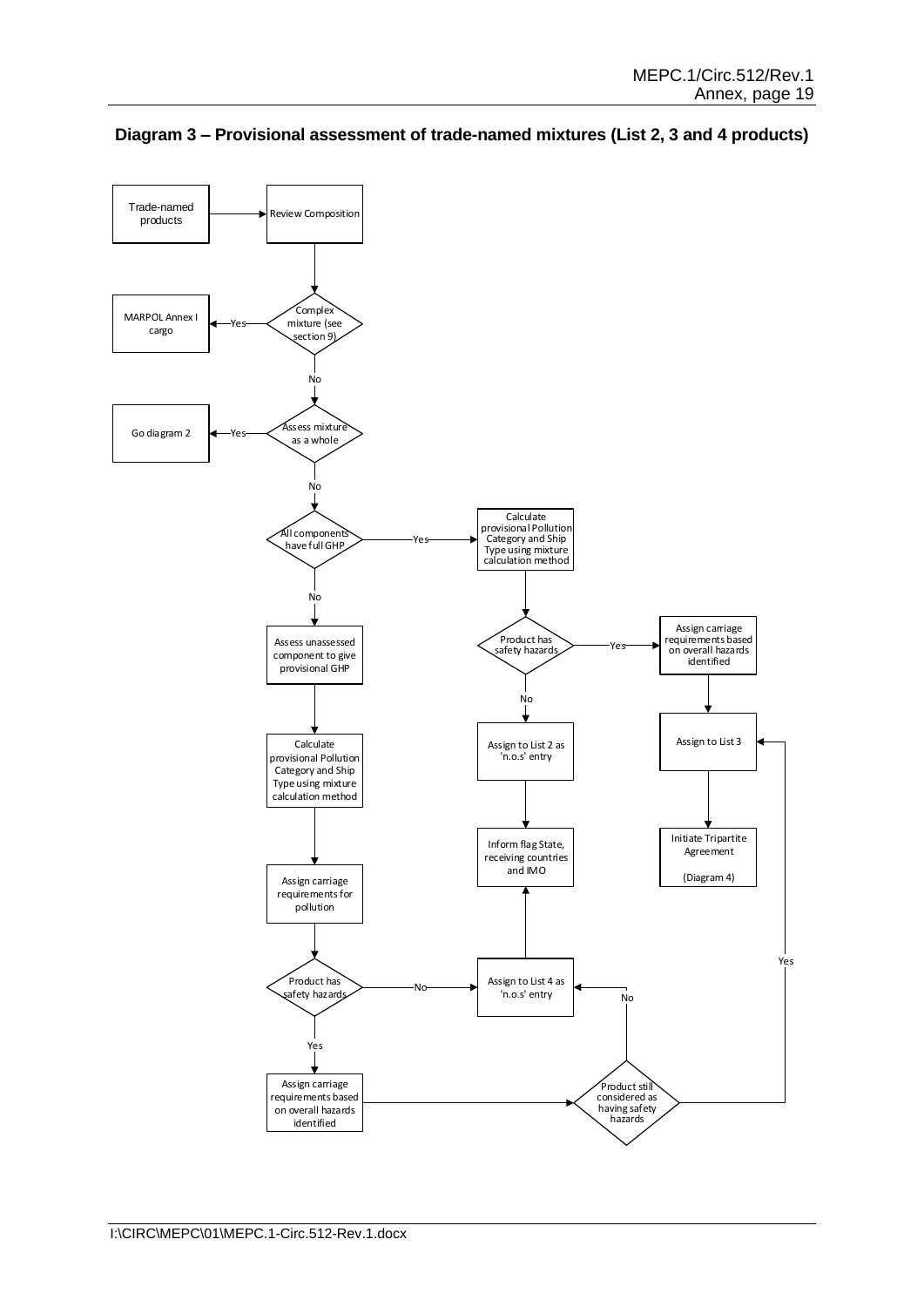

**Diagram 4 – Establishing a Tripartite Agreement for a product**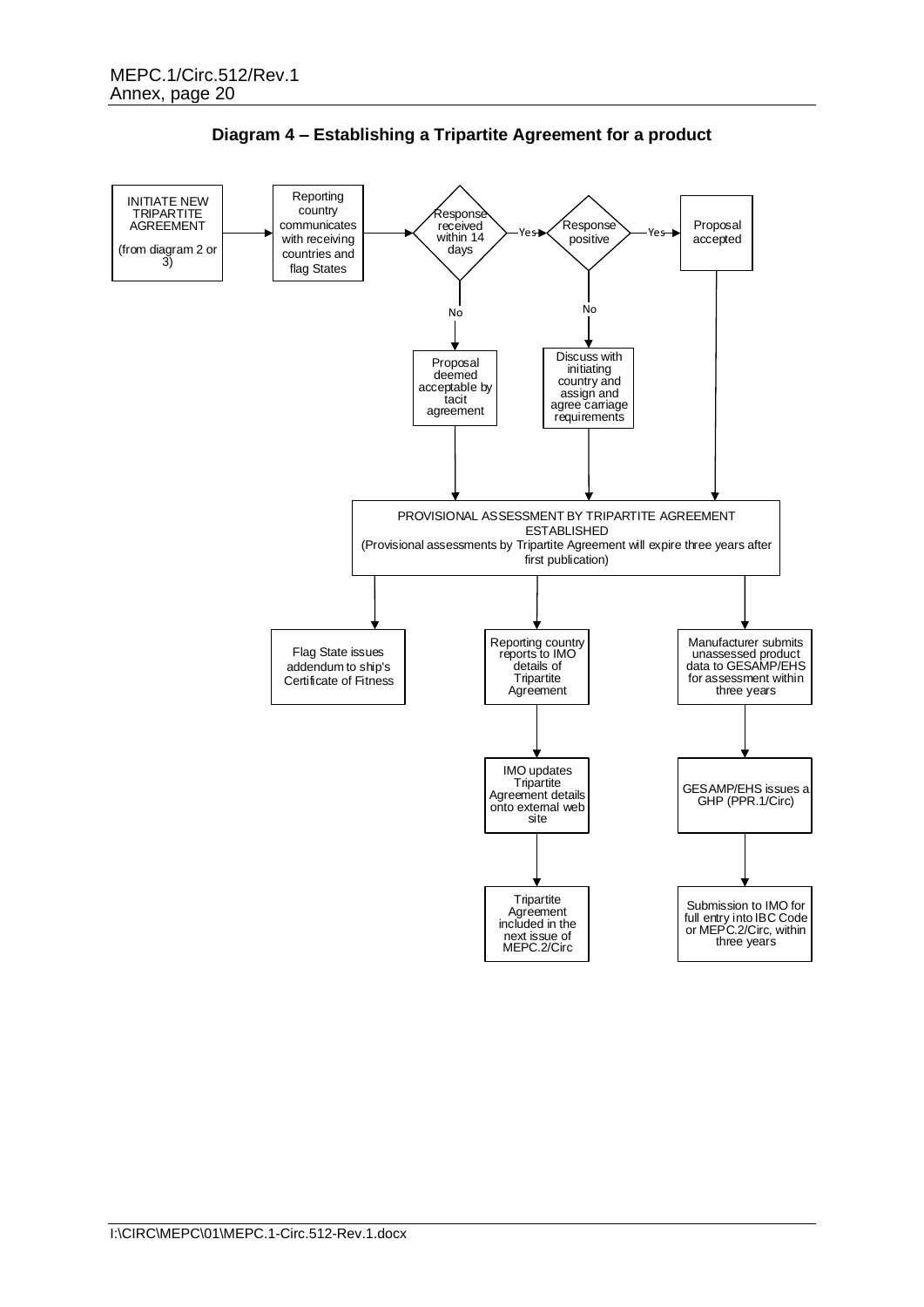# **REFERENCES TO RELATED INFORMATION AND RECOMMENDATIONS FOR ASCERTAINING THE CARRIAGE REQUIREMENTS FOR PRODUCTS SHIPPED IN BULK**

| <b>Information</b><br>requirement                       | <b>Reference</b><br>relevant<br>to<br>documents                      | <b>Subject</b>                                                                                                                                                                          | <b>Remarks</b>                                                                                                       |
|---------------------------------------------------------|----------------------------------------------------------------------|-----------------------------------------------------------------------------------------------------------------------------------------------------------------------------------------|----------------------------------------------------------------------------------------------------------------------|
| Information for                                         | IBC Code,<br>chapters 17, 18, 19                                     | 17,<br>Chapters<br>18:<br>Identification of assessed<br>products<br>Chapter<br>19:<br>Index<br>οf<br>products carried in bulk<br>(synonyms<br>products<br>of<br>listed in the IBC Code) | MEPC.1/Circ.512/Rev.1<br>section 2                                                                                   |
| assessed<br>or<br>provisionally<br>assessed<br>products | MEPC.2/Circular, list 1<br>(issued in December of<br>each year)      | Provisional<br>categorization<br>liquid<br>substances<br>οf<br>- in<br>accordance with MARPOL<br>Annex II and the IBC Code<br>(potential entries to the IBC<br>Code)                    | Check<br>latest<br>MEPC.2/Circular                                                                                   |
|                                                         | Tripartite<br>Agreement<br>Information<br>(BLG.1/Circ.27)            | Substances<br>already<br>Tripartite<br>shipped under<br>Agreement arising since the<br>last MEPC.2/Circular                                                                             | Check IMO website <sup>9</sup> for<br>current list                                                                   |
|                                                         | MARPOL Annex II,<br>appendix I                                       | Guidelines<br>for<br>the<br>categorization of noxious<br>liquid substances                                                                                                              | Use for the assignment<br>of pollution category                                                                      |
| Information for<br>provisional<br>assessment            | IBC Code, chapter 21                                                 | Chapter 21: Criteria for<br>assigning<br>carriage<br>requirements for products<br>subject to the IBC Code                                                                               | See<br>also<br>MARPOL,<br>Annex II, appendix I to<br>identify endpoint ranges<br>from GESAMP hazard<br>profiles      |
|                                                         | MEPC.1/Circ.512/Rev.1                                                | Guidelines<br>for<br>the<br>provisional assessment of<br>liquid<br>substances<br>transported in bulk                                                                                    | Refer<br>relevant<br>to<br>section, flowcharts and<br>examples in appendix                                           |
|                                                         | <b>GESAMP/EHS Working</b><br><b>Group Report</b><br>(PPR.1/Circular) | Hazard<br>evaluation<br>of<br>substances transported by<br>ships and GESAMP hazard<br>profiles                                                                                          | Contains<br>latest<br><b>GESAMP</b><br>Composite<br>List with full listing of<br><b>GESAMP</b><br>hazard<br>profiles |
|                                                         | PPR.1/Circ.7                                                         | Decisions with regard to the<br>categorization<br>and<br>classification of products                                                                                                     | Interpretation<br>of<br>the<br><b>GESAMP</b><br>ratings<br>of<br>hazard profiles                                     |
|                                                         | BLG.1/Circ.23 and<br>MEPC.1/Circ.639                                 | Gas to Liquids (GTL) oils                                                                                                                                                               |                                                                                                                      |

<sup>9</sup> [http://www.imo.org/en/OurWork/Environment/PollutionPrevention/ChemicalPollution/Pages/](http://www.imo.org/en/OurWork/Environment/PollutionPrevention/ChemicalPollution/Pages/ChemicalsReportingForms.aspx) [ChemicalsReportingForms.aspx](http://www.imo.org/en/OurWork/Environment/PollutionPrevention/ChemicalPollution/Pages/ChemicalsReportingForms.aspx)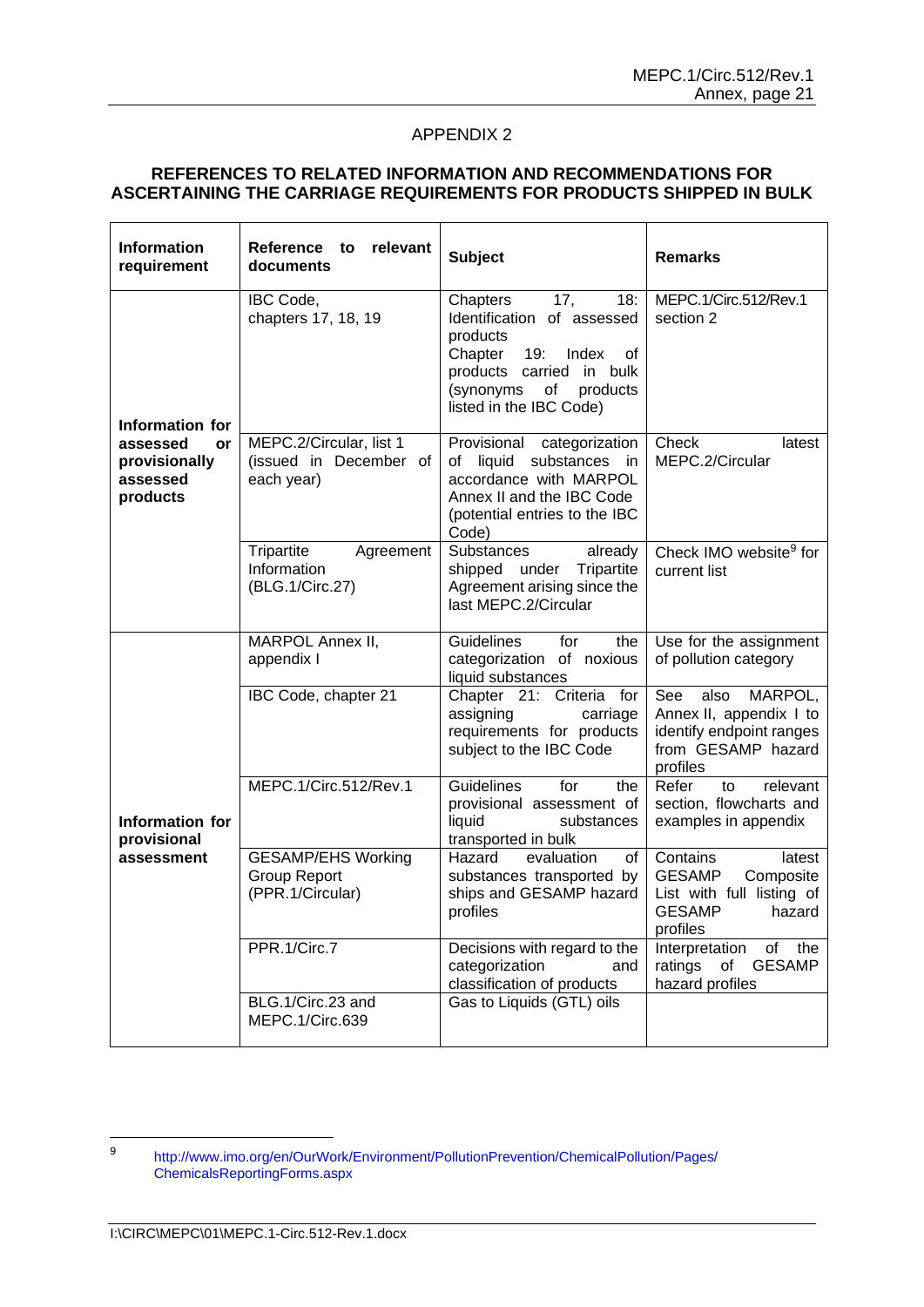| <b>Information</b><br>requirement                                 | Reference<br>relevant<br>to<br>documents        | <b>Subject</b>                                                                                                            | <b>Remarks</b>                                                                                       |
|-------------------------------------------------------------------|-------------------------------------------------|---------------------------------------------------------------------------------------------------------------------------|------------------------------------------------------------------------------------------------------|
| Information for<br>proposing<br>tripartite                        | MEPC.1/Circ.512/Rev.1,<br>section 8             | <b>Guidelines</b><br>for<br>the<br>provisional assessment of<br>liquid<br>substances<br>transported in bulk               | 8<br>Section<br>contains<br>process and format for<br>proposing<br>tripartite<br>agreements          |
| agreements                                                        | MEPC.2/Circular, annex 8                        | Tripartite contact details                                                                                                | Contact<br>points<br>also<br><b>GISIS</b><br>available from<br>website <sup>10</sup>                 |
| Information for<br>submission of<br>data to                       | <b>GESAMP Reports and</b><br>Studies No.102     | Revised GESAMP hazard<br>evaluation procedure for<br>chemical<br>substances<br>carried by ships<br>GESAMP/EHS<br>Product  | Download<br>from<br>website <sup>11</sup><br>Download<br>from<br><b>IMO</b><br>website <sup>12</sup> |
| <b>GESAMP/EHS</b><br>for hazard<br>evaluation                     | BLG.1/Circ.28                                   | Data Reporting Form<br>Introduction of charges for<br>product evaluation<br>work<br>undertaken<br>bv<br><b>GESAMP/EHS</b> | Sets out evaluation fees<br>submission<br>for<br>οf<br>products<br>to<br><b>GESAMP/EHS</b>           |
| <b>Submission to</b><br>IMO (for<br>MEPC.2/Circ.<br>and IBC Code) | MEPC.1/Circ.512/Rev.1<br>section 10, appendix 4 | <b>PPR</b><br>Product<br>Data<br><b>Reporting Form</b>                                                                    | Download<br>from<br><b>IMO</b><br>website <sup>13</sup>                                              |

<sup>10</sup> [http://gisis.imo.org](http://gisis.imo.org/)

<sup>11</sup> [www.gesamp.org/publications](http://www.gesamp.org/publications)

<sup>12</sup> http://www.imo.org/en/OurWork/Environment/PollutionPrevention/ChemicalPollution/Pages/ ChemicalsReportingForms.aspx

<sup>13</sup> <http://www.imo.org/en/OurWork/Environment/PollutionPrevention/ChemicalPollution/Pages/TripartiteAgreements.aspx>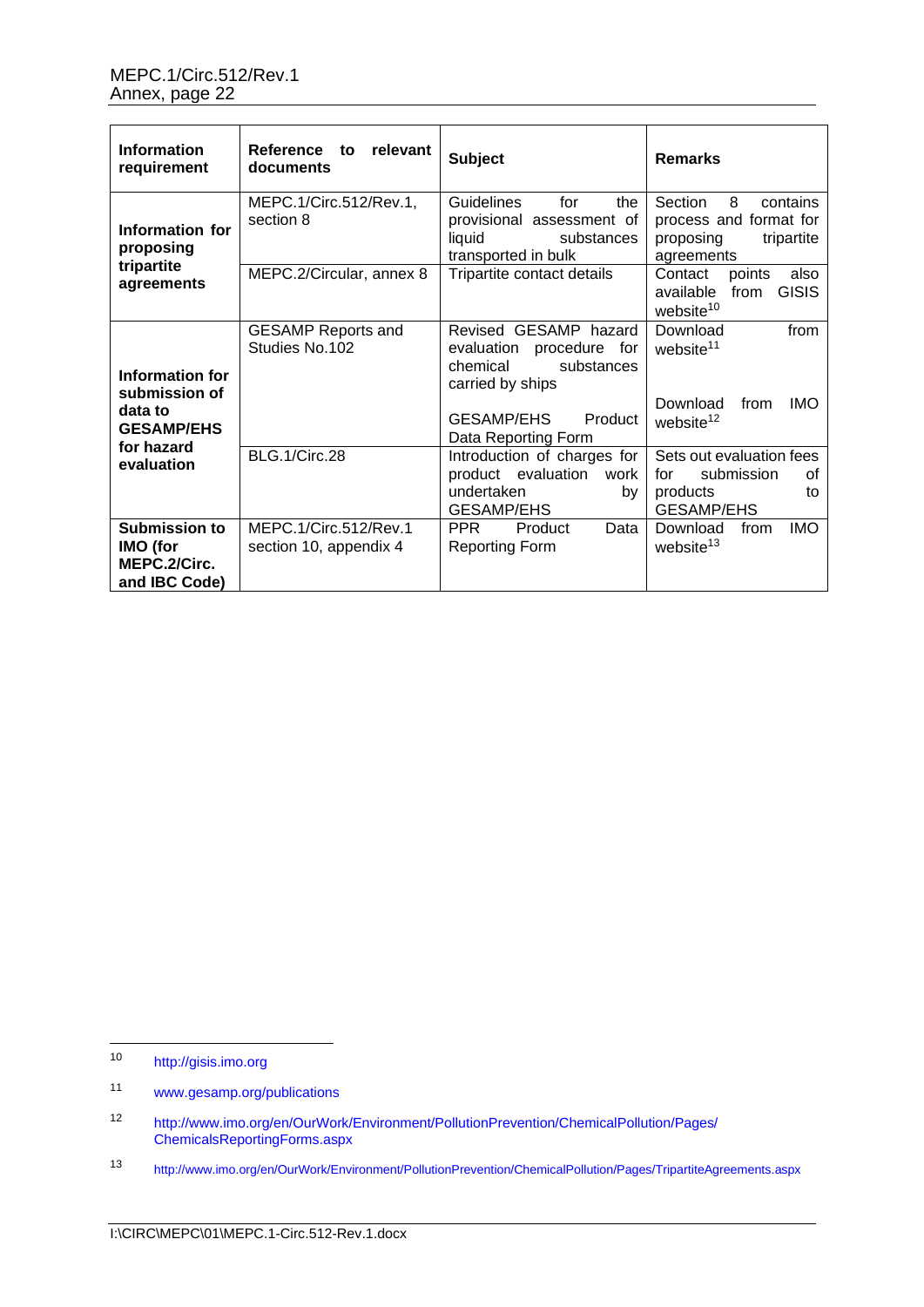# **EXAMPLE OF AN ADDENDUM TO THE SHIP'S CERTIFICATE OF FITNESS**

(Also known as International Certificate of Fitness/International Pollution Prevention Certificate for the Carriage of Noxious Liquid Substances in Bulk)

Addendum to Certificate No.: intervention of the state of the Issued at: dd/mm/yyyy Issued in pursuance of the Code for the Construction and Equipment of Ships Carrying Dangerous Chemicals in Bulk/International Code for the Construction and Equipment of Ships Carrying Dangerous Chemicals in Bulk/Annex II to MARPOL, as amended<sup>\*</sup> under the authority of the Government of: ….……………………………………………… Name of Ship Distinctive Number or Letters IMO Number Port of **Registry** Gross Tonnage Ship Type

#### **THIS IS TO CERTIFY:**

That the ship meets the requirements for the carriage in bulk of the following product(s), provided that all relevant operational provisions of/the Code and/Annex II of MARPOL are observed\*:

| Noxious Liquid Substance/Product* | carriage<br>Conditions<br>of<br>numbers, etc.) | (tank   Pollution<br>category |
|-----------------------------------|------------------------------------------------|-------------------------------|
|                                   |                                                |                               |
|                                   |                                                |                               |

The transportation of this product is permitted between the following countries:

The issuance of this Addendum is based on document:

The Tripartite Agreement for this product is valid until: (dd/mm/yyyy)……………..

This Addendum will remain in force until: (dd/mm/yyyy)…………….

Place and date of issue: (dd/mm/yyyy)………………………

> Signed…………………. (signature of authorized official)

Delete as appropriate.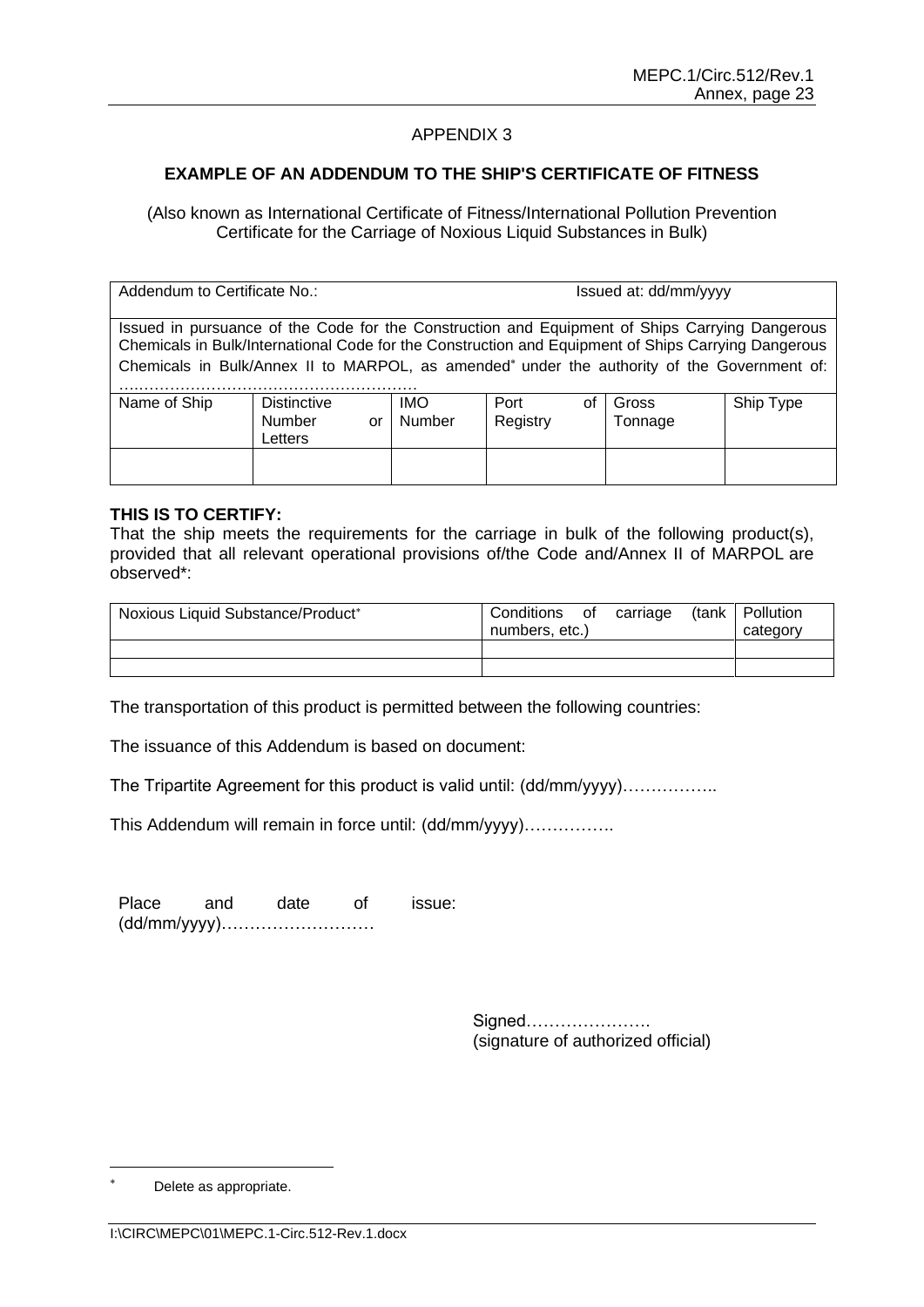# **EXAMPLES OF DETERMINATION OF POLLUTION CATEGORIES FOR MIXTURES**

This section presents a number of examples to illustrate how pollution categories are derived for mixtures, based on the procedures identified in this document. Please note that only parts GESAMP hazard profiles have been presented for the purposes of the examples. It should, however, be noted that a value for each rating would normally be included in a complete GESAMP hazard profile.

#### **Methodology**

| Step 1 | Determine for each component the applicable row in table 1, by means of its |
|--------|-----------------------------------------------------------------------------|
|        | hazard profile, taken from the GESAMP Composite list. This will determine   |
|        | the component factor. Test the rows in descending order and find the first  |
|        | combination of ratings that is consistent with the GESAMP hazard profile.   |

- **Step 2** Multiply the component factor with the percentage of the component in the mixture. This will result in the value Sp.
- **Step 3** Add all resultant Sp values and determine the pollution category.

#### **Example 1**

*Steps 1 and 2*

The amount of component 1 in the mixture is 11%. Its GESAMP hazard profile (GHP), taken from the GESAMP Composite list is:

| - A1 | ra,                 | D <sup>e</sup><br>DZ | r.<br>υა | $\mathbf{r}$<br>CZ. |
|------|---------------------|----------------------|----------|---------------------|
|      | ᄓ<br>N <sub>K</sub> |                      |          |                     |

The next step is to consult table 1. The GHP corresponds to *row a* in table 1.

The component factor is 100,000. The multiple is therefore 1,100,000.  $(i.e. 11 % by wt × 100,000 = 1,100,000)$ 

The amount of component 2 is 67% of the mixture. Its GESAMP hazard profile, taken from the GESAMP Composite list is:

| $\mathbf{A}$<br>$\sim$ 1 | A2        | D4<br>ъ. | D0<br>DZ. | D <sub>3</sub> | ro-<br>cz |
|--------------------------|-----------|----------|-----------|----------------|-----------|
|                          | <b>NR</b> |          |           |                |           |

The GHP corresponds to *row q* in table 1. The component factor is 1; the multiple is 67.

The amount of component 3 in the mixture is 22%. Its GESAMP hazard profile, taken from the GESAMP Composite list is:

| . .<br>A1 | $\mathbf{A}$<br>nд, | D <sub>4</sub><br>D.<br>- - | <b>B2</b> | n <sub>0</sub><br>υJ | E <sub>2</sub> |
|-----------|---------------------|-----------------------------|-----------|----------------------|----------------|
|           |                     |                             |           |                      |                |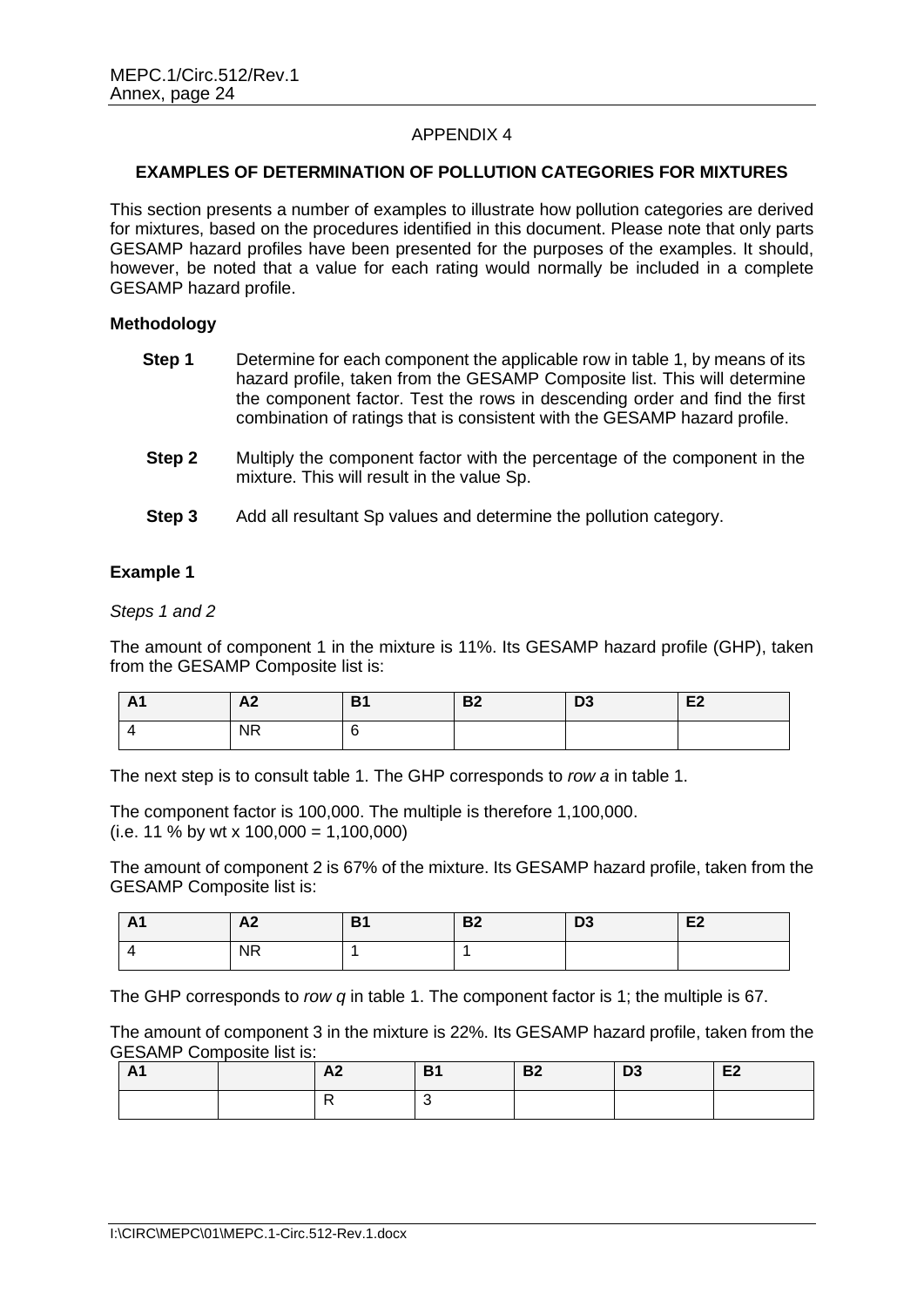This GHP corresponds to *row o* in table 1. The component factor is 10; the multiple is 220.

*Step 3*

| <b>Component</b><br>number | Applicable<br>Row<br>Table 1 | <b>Component</b><br>Factor (Cp) | %<br>in<br>mixture | <b>Multiple</b><br>$(Cp \times \% )$ |
|----------------------------|------------------------------|---------------------------------|--------------------|--------------------------------------|
|                            |                              | 100,000                         | 11                 | 1,100,000                            |
|                            |                              |                                 | 67                 | 67                                   |
|                            |                              |                                 | 22                 | 220                                  |
| Sp                         |                              |                                 |                    | 1,100,287                            |

 $Sp =$  multiple 1 + multiple 2 + multiple 3 = 1,100,287

Referring to table 2, identify the row corresponding to the calculated Sp value.

The Sp > 25,000, the mixture is therefore **Pollution Category X.**

#### **Example 2**

*Steps 1 and 2*

The amount of component 1 is 11% of the mixture, its GESAMP hazard profile, taken from the GESAMP/EHS Composite list is:

| $\sim$<br>$\mathbf{a}$<br>$\mathbf{\mathsf{r}}$ | $\sim$<br>84 | D <sub>4</sub><br>61 | D0<br>DZ. | $\mathbf{a}$<br>ັບປ | E <sub>2</sub> |
|-------------------------------------------------|--------------|----------------------|-----------|---------------------|----------------|
|                                                 |              |                      |           |                     |                |

The GHP corresponds to *row i* in table 1. The component factor is therefore 1,000 and the multiple is 11,000.

The amount of component 2 is 67 % of the mixture, its GESAMP hazard profile, taken from the GESAMP/EHS Composite list is:

| AI | $\mathbf{A}$ | D <sub>4</sub> | D0 | n <sub>o</sub> | $\mathbf{r}$ |
|----|--------------|----------------|----|----------------|--------------|
|    | AZ.          | D I            | DZ | υs.            | CZ.          |
|    | <b>NR</b>    |                |    |                |              |

This GHP corresponds to *row q* in table 1. The corresponding component factor is 1 and the multiple is 67.

The amount of component 3 is 22% of the mixture, its GESAMP hazard profile, taken from the GESAMP/EHS Composite list is:

| <b>A1</b> | A <sub>2</sub> | D <sub>4</sub><br>D I | <b>B2</b> | D <sub>3</sub> | E <sub>2</sub> |
|-----------|----------------|-----------------------|-----------|----------------|----------------|
|           |                |                       |           |                |                |

This corresponds to *row o* in table 1. The corresponding component factor is 10 and the multiple is 220.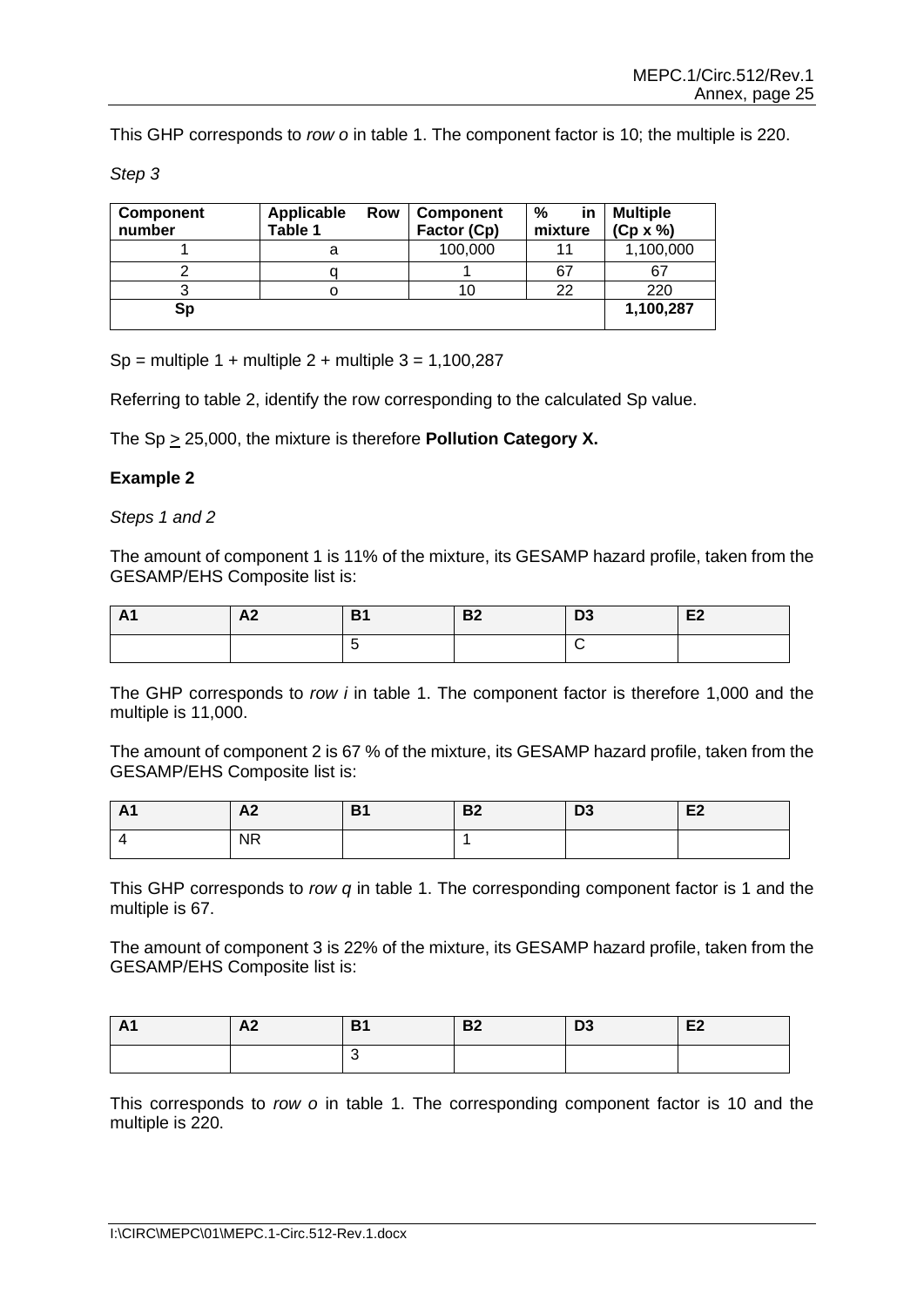#### *Step 3*

| <b>Component</b><br>number | <b>Applicable Row</b><br>Table 1 | <b>Component</b><br>Factor (Cp) | %<br>in.<br>mixture | <b>Multiple</b><br>$(Cp \times \% )$ |
|----------------------------|----------------------------------|---------------------------------|---------------------|--------------------------------------|
|                            |                                  | .000                            | 11                  | 11.000                               |
|                            |                                  |                                 | 67                  | 67                                   |
|                            |                                  | 10                              | 22                  | 220                                  |
| Sp                         |                                  |                                 |                     | 11.287                               |

#### $Sp = 11,287$

Referring to table 2, Sp < 25,000 and Sp ≥ 25, the mixture is therefore **pollution category Y.**

#### **Example 3**

#### *Steps 1 and 2*

The amount of component 1 is 2% of the mixture, its GESAMP Hazard profile, taken from the GESAMP Composite list is:

| H <sub>1</sub> | <u>"Де</u> | <b>B2</b> | טש |  |
|----------------|------------|-----------|----|--|
|                |            |           |    |  |

The GHP corresponds to *row o* in table 1. The component factor is 10; the multiple is 20.

The amount of component 2 is 4% of the mixture, its GESAMP Hazard profile, taken from the GESAMP Composite list is completely blank.

| . | <u>гче</u> | -- | $-$ |  |
|---|------------|----|-----|--|
|   | . .<br>.   |    |     |  |

The GHP corresponds to *row q* in table 1. The component factor is 1; the multiple is 4.

The amount of component 3 is 94% of the mixture, its GESAMP Hazard profile, taken from the GESAMP Composite list is completely blank.

| AI | AZ. | D0<br>в. | טע |  |
|----|-----|----------|----|--|
|    |     |          |    |  |

The GHP corresponds to *row u* in table 1. The component factor is 0; the multiple is 0.

All components are OS, which corresponds to row u in table 1. The component factors and multiples are both 0.

*Step 3*

| Component<br>number | Applicable<br>Table 1 | <b>Row   Component</b><br>Factor (Cp) | %<br>mixture | $in$   Multiple<br>$(Cp \times \%)$ |
|---------------------|-----------------------|---------------------------------------|--------------|-------------------------------------|
|                     |                       |                                       |              | 20                                  |
|                     |                       |                                       |              |                                     |
|                     |                       |                                       | 94           |                                     |
| Sp                  |                       |                                       |              |                                     |

#### $Sp = 24$

Referring to table 2, Sp < 25 and not all components are OS therefore **pollution category Y.**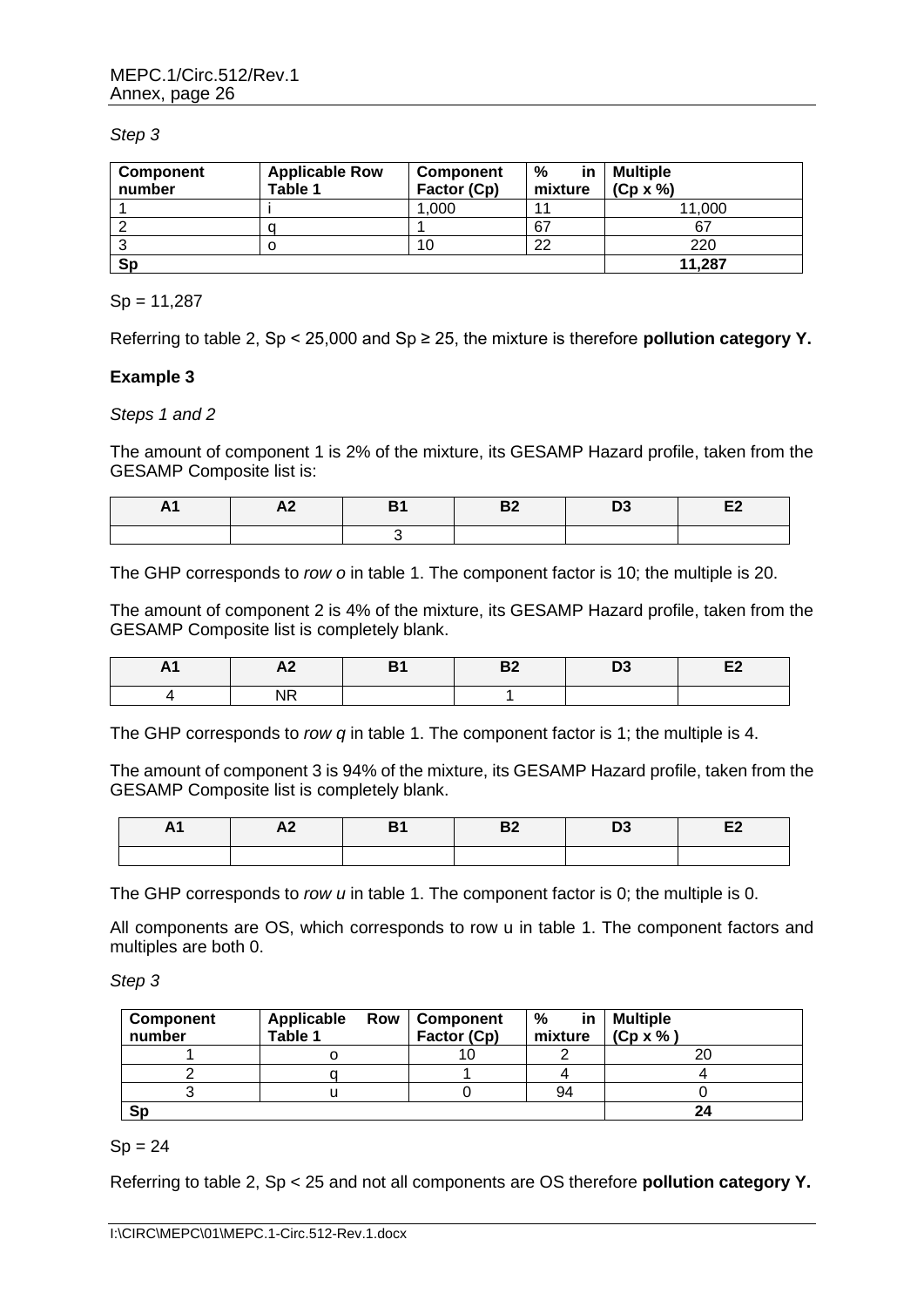# **Example 4**

#### *Steps 1 and 2*

The amount of component 1 is 20% of the mixture, its GESAMP Hazard profile, taken from the GESAMP Composite list is completely blank or zero.

| AI | A2 | <b>B2</b> | נט | E <sub>2</sub> |
|----|----|-----------|----|----------------|
|    |    |           |    |                |

Component 2 is 80% of the mixture, its GESAMP Hazard profile, taken from the GESAMP Composite list is completely blank.

| AA | A.<br>ГW | D <sub>4</sub><br>וט | D <sub>0</sub><br>D4 | D <sub>2</sub><br>ני | E <sub>2</sub> |
|----|----------|----------------------|----------------------|----------------------|----------------|
|    |          |                      |                      |                      |                |

All components are OS, which corresponds to *row u* in table 1. The component factors and multiples are both 0.

*Step 3*

| <b>Component</b><br>number | Applicable<br>Row<br>Table 1 | Component<br>Factor (Cp) | %<br>in<br>mixture | <b>Multiple</b><br>$(Cp \times \% )$ |
|----------------------------|------------------------------|--------------------------|--------------------|--------------------------------------|
|                            |                              |                          | 20                 |                                      |
|                            |                              |                          | 80                 |                                      |
| <b>Sp</b>                  |                              |                          |                    |                                      |

#### $Sp = 0$

Referring to table 2, a mixture where all individual components are OS, therefore **the mixture is OS.**

#### **Example 5**

*Steps 1 and 2*

The amount of component 1 is 70% of the mixture, its GESAMP hazard profile, taken from the GESAMP Composite list is:

| - A1 | $\mathbf{A}$<br>A<br>AZ. | D. | <b>B2</b> | D <sub>0</sub><br>נט | E2 |
|------|--------------------------|----|-----------|----------------------|----|
|      |                          |    |           |                      |    |

This corresponds to *row m* in table 1. The component factor is 100 and the multiple is 7,000.

The amount of component 2 is 29% of the mixture.

It is a diluent mineral oil so there is *no applicable row* in table 1.

The component factor assigned to diluent mineral oil is 100 (see paragraph 5.4) and the multiple is 2,900.

The amount of component 3 is 1% of the mixture.

It is an unassessed component, so there is no applicable row in table 1.

Given the component is 1% of the mixture, the component factor is 10,000 (see paragraph 5.4) and the multiple is therefore 10,000.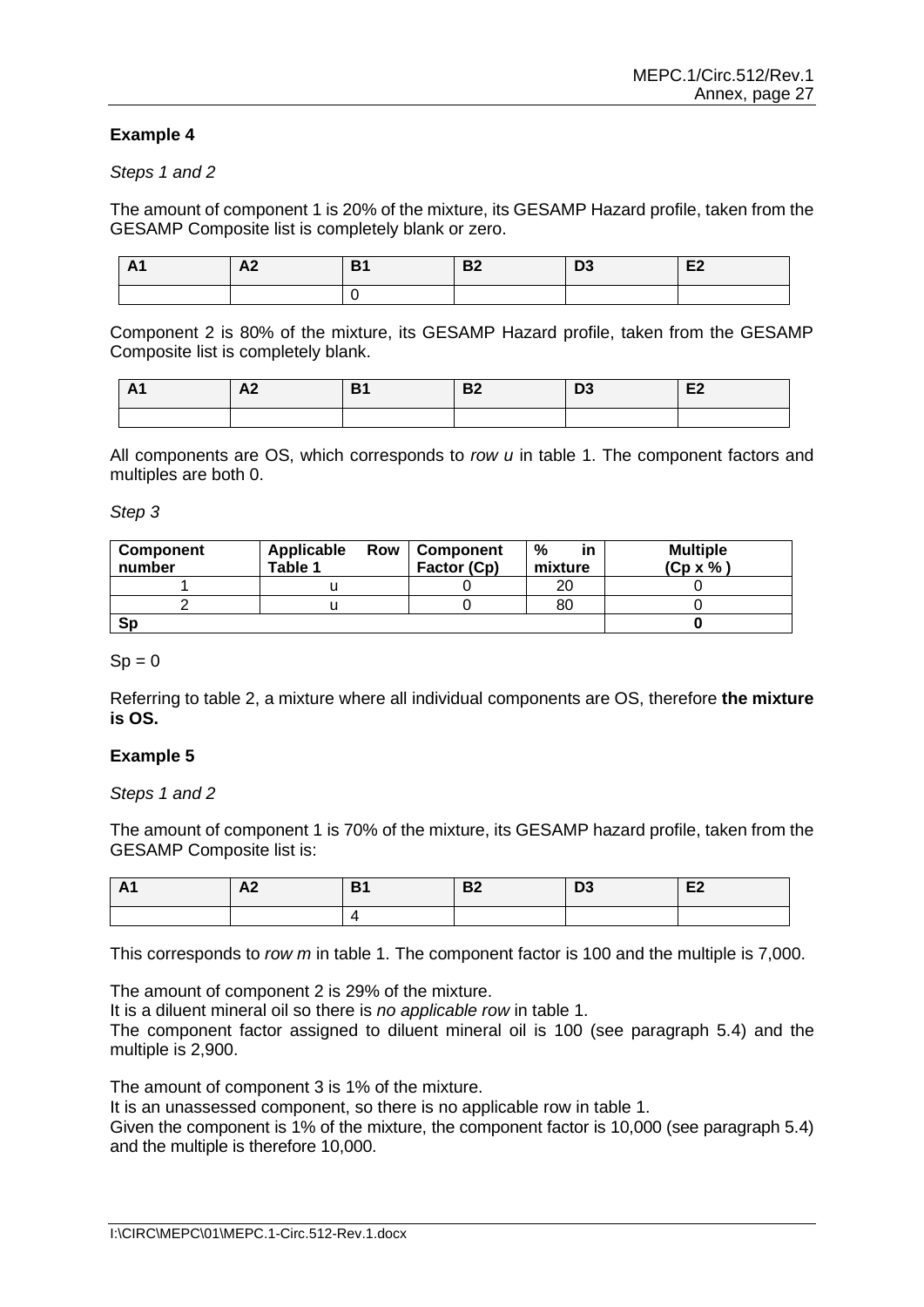#### *Step 3*

| Component<br>number | <b>Applicable</b><br>Row<br>Table 1 | <b>Component</b><br>Factor (Cp) | %<br>in<br>mixture | <b>Multiple</b><br>$(Cp \times \% )$ |
|---------------------|-------------------------------------|---------------------------------|--------------------|--------------------------------------|
|                     | m                                   | 100                             | 70                 | 7000                                 |
|                     | Component is<br>diluent mineral oil | 100                             | 29                 | 2,900                                |
| 3                   | Unassessed<br>component             | 10,000                          |                    | 10,000                               |
| Sp                  |                                     |                                 |                    | 19,900                               |

# $Sp = 19,900$

Referring to table 2, Sp < 25,000 and Sp 25. The mixture is therefore **pollution category Y.**

# **Example 6**

# *Steps 1 and 2*

The amount of component 1 is 2% of the mixture, its GESAMP Hazard profile, taken from the GESAMP Composite list is:

| n i | <b></b>                                 | D.<br>о | D.<br>⊷ | ◡ | $-$<br>-- |
|-----|-----------------------------------------|---------|---------|---|-----------|
|     | $\overline{\phantom{a}}$<br><b>1117</b> |         |         | M |           |

This corresponds to *row d* in table 1. The component factor is 25,000 and the multiple is 50,000.

Component 2 is 98 % of the mixture, its GESAMP Hazard profile, taken from the GESAMP Composite list is:

| A1 | A <sub>2</sub> | <b>B1</b> | <b>B2</b>                | D <sub>3</sub> | E <sub>2</sub> |
|----|----------------|-----------|--------------------------|----------------|----------------|
|    |                |           | $\overline{\phantom{0}}$ |                |                |

This corresponds to *row r* in table 1. The component factor is 1 and the multiple is 98.

*Step 3*

| <b>Component</b><br>number | Applicable<br>Row<br>Table 1 | <b>Component</b><br>Factor (Cp) | %<br>in<br>mixture | <b>Multiple</b><br>$(Cp \times \% )$ |
|----------------------------|------------------------------|---------------------------------|--------------------|--------------------------------------|
|                            |                              | 25,000                          |                    | 50,000                               |
|                            |                              |                                 | 98                 | 98                                   |
| Sp                         |                              |                                 |                    | 50,098                               |

# $Sp = 50,098$

Referring to table 2, the Sp  $\geq$  25,000, the mixture is therefore **pollution category X.**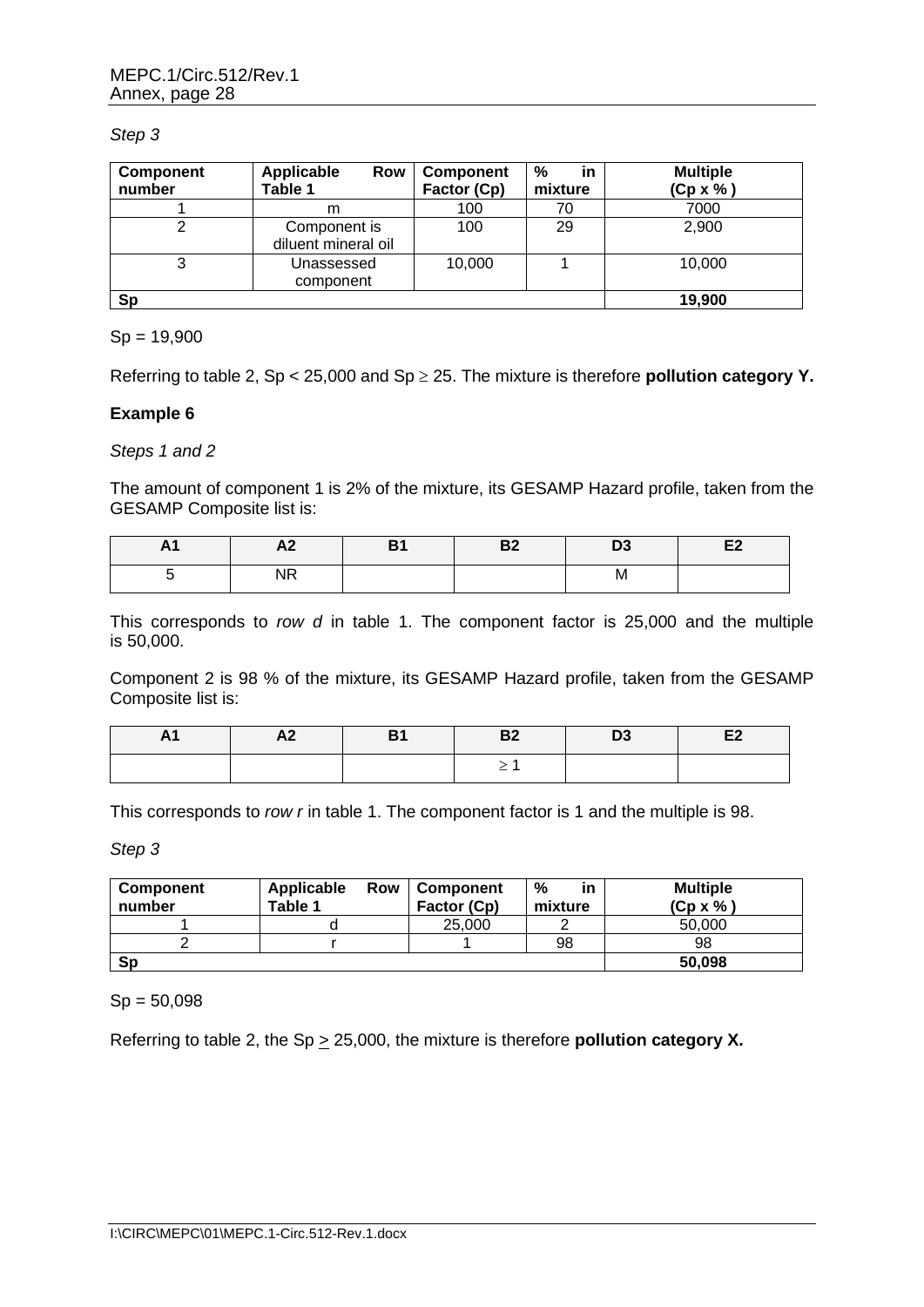# **EXAMPLES FOR THE DETERMINATION OF SHIP TYPES FOR MIXTURES**

#### **Methodology**

- **Step 1** Identify ship type and the multiplication factor for each component using the IBC Code, the MEPC.2/Circular or the GESAMP Hazard Profiles, and table 3 of this circular;
- **Step 2** Determine the concentration of each component and multiply the percentage by the factor identified in step 1;
- **Step 3** Add multiples together and determine the resulting ship type, using table 4 of this circular; and
- **Step 4** Apply the previously determined pollution category of the mixture if the sum of the multiples are < 100. If they are > 100, no further action is required.

#### **Example 1**

#### *Step 1*

Component 1 is ship type 1, the multiplication factor is 1,000. Component 2 is ship type 3, the multiplication factor is 10. Component 3 is ship type 3, the multiplication factor is 10.

#### *Step 2*

Component 1 is 11% of the mixture. The multiple is 11,000. Component 2 is 40 % of the mixture. The multiple is 400. Component 3 is 49% of the mixture. The multiple is 490.

#### *Step 3*

| Component<br>number | <b>Ship</b><br>type | <b>Factor</b><br>(f) | %<br>in<br>mixture | <b>Multiples</b><br>(f $\times$ %) | <b>Pollution</b><br>category of<br>mixture | <b>Resultant</b><br>ship type |
|---------------------|---------------------|----------------------|--------------------|------------------------------------|--------------------------------------------|-------------------------------|
|                     |                     | 1.000                | 11                 | 11,000                             | Step 4 Not                                 |                               |
|                     |                     | 10                   | 40                 | 400                                | applicable                                 |                               |
|                     |                     | 10                   | 49                 | 490                                | (Ss > 100)                                 |                               |
| Ss                  |                     |                      |                    | 11,890                             |                                            |                               |

Ss = multiple  $1 +$  multiple  $2 +$  multiple  $3 = 11890$ Referring to column 1 of table 4,  $S_s \ge 10,000$ 

In response to the associated question in column 2 of table 4 (reading across the row), the sum of the ST 1 multiples is 11,000, i.e. ≥ 10,000, therefore the **ship type is 1**.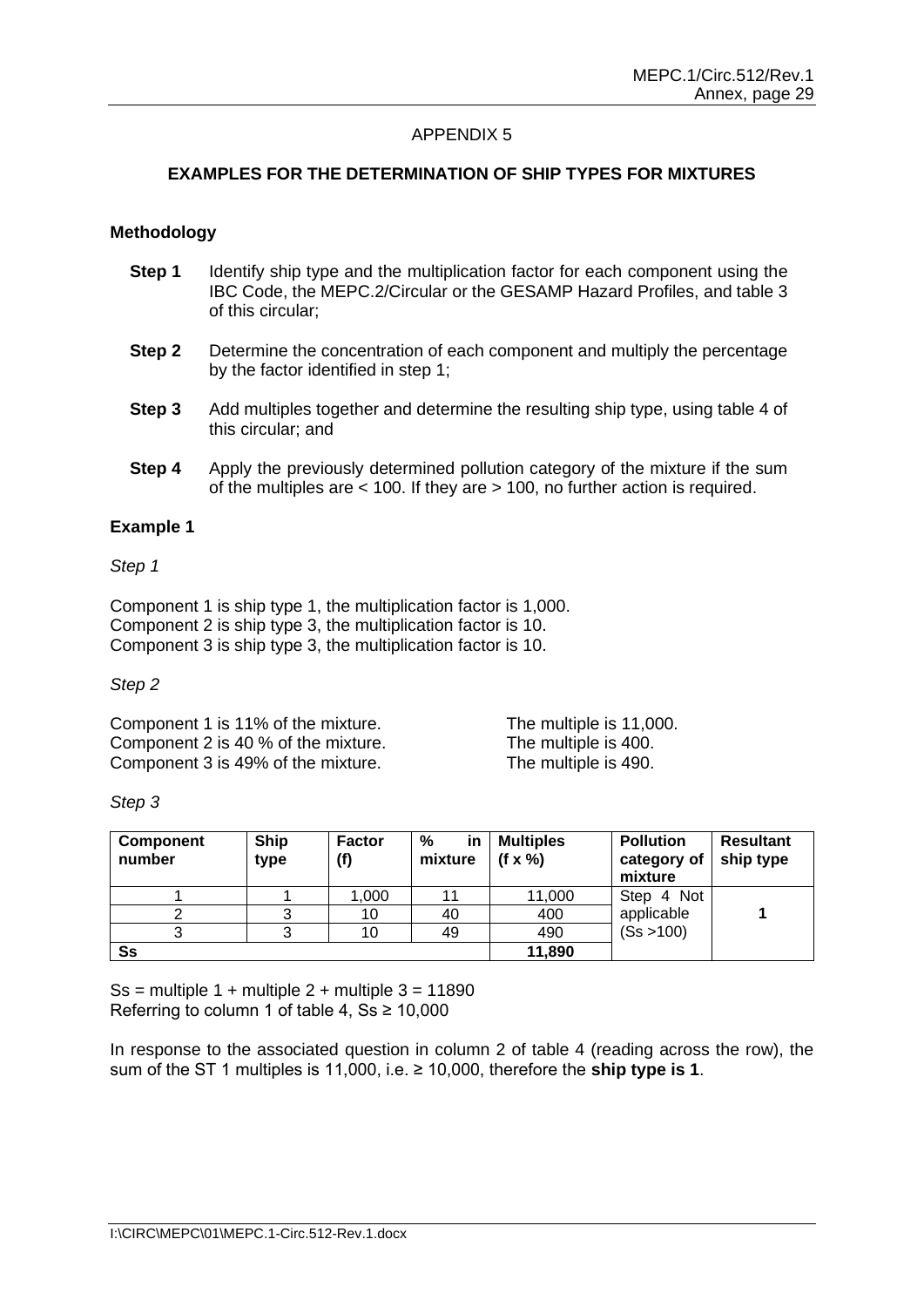# **Example 2**

#### *Step 1*

Component 1 is ship type 2 and the multiplication factor is 100. Component 2 is ship type 3 and the multiplication factor is 10.

#### *Step 2*

Component 1 is 5% of the mixture. The multiple is 500. Component 2 is 95% of the mixture. The multiple is 950.

# *Step 3*

 $\text{Ss} = \sum \text{multiples} = 1450$ Referring to column 1 of table 4,  $10,000 > Ss \ge 1,000$ .

In response to the associated question in column 2 of table 4 (reading across the row), the sum of the ST 1 & 2 multiples is 500, i.e. not ≥ 1,000, therefore the **ship type is 3**. This is because there is no ST 1 value component in the mixture in this case and therefore the sum of ST 1 (0) + ST 2 (500) multiples =  $500$ .

| <b>Component</b><br>number | Ship type | <b>Factor</b><br>(f) | %  | <b>Multiples</b><br>$(f \times \%)$ | <b>Pollution</b><br>category of<br>mixture | <b>Resultant</b><br>ship type |
|----------------------------|-----------|----------------------|----|-------------------------------------|--------------------------------------------|-------------------------------|
|                            |           | 100                  | 5  | 500                                 | Step 4 Not                                 |                               |
|                            |           | 10                   | 95 | 950                                 | applicable                                 |                               |
| Ss                         |           |                      |    | 1,450                               | (Ss > 100)                                 |                               |

# **Example 3**

*Step 1*

Component 1 is ship type "n/a", the multiplication factor is 0. Component 2 is ship type 3, the multiplication factor is 10. Component 3 is diluent mineral oil, the multiplication factor is 10.

*Step 2*

| Component 1 is 10% of the mixture. | The multiple is 0.   |
|------------------------------------|----------------------|
| Component 2 is 8% of the mixture.  | The multiple is 80.  |
| Component 3 is 82% of the mixture. | The multiple is 820. |

#### *Step 3*

| Component<br>number | Ship type                     | <b>Factor</b><br>(f) | %  | <b>Multiples</b><br>$(f \times \frac{0}{0})$ | <b>Pollution</b><br>category of<br>mixture | <b>Resultant</b><br>ship type |
|---------------------|-------------------------------|----------------------|----|----------------------------------------------|--------------------------------------------|-------------------------------|
|                     | n/a                           |                      | 10 |                                              | Step 4 Not                                 |                               |
|                     |                               | 10                   | 8  | 80                                           | applicable                                 |                               |
| 3                   | <b>Diluent</b><br>mineral oil | 10                   | 82 | 820                                          | (Ss > 100)                                 | 3                             |
| Ss                  |                               |                      |    | 900                                          |                                            |                               |

 $Ss = 900$ 

Referring to column 1 of table 4,  $1,000 > Ss \ge 100$ .

Since there is no associated question in column 2 of table 4, the **ship type is 3**.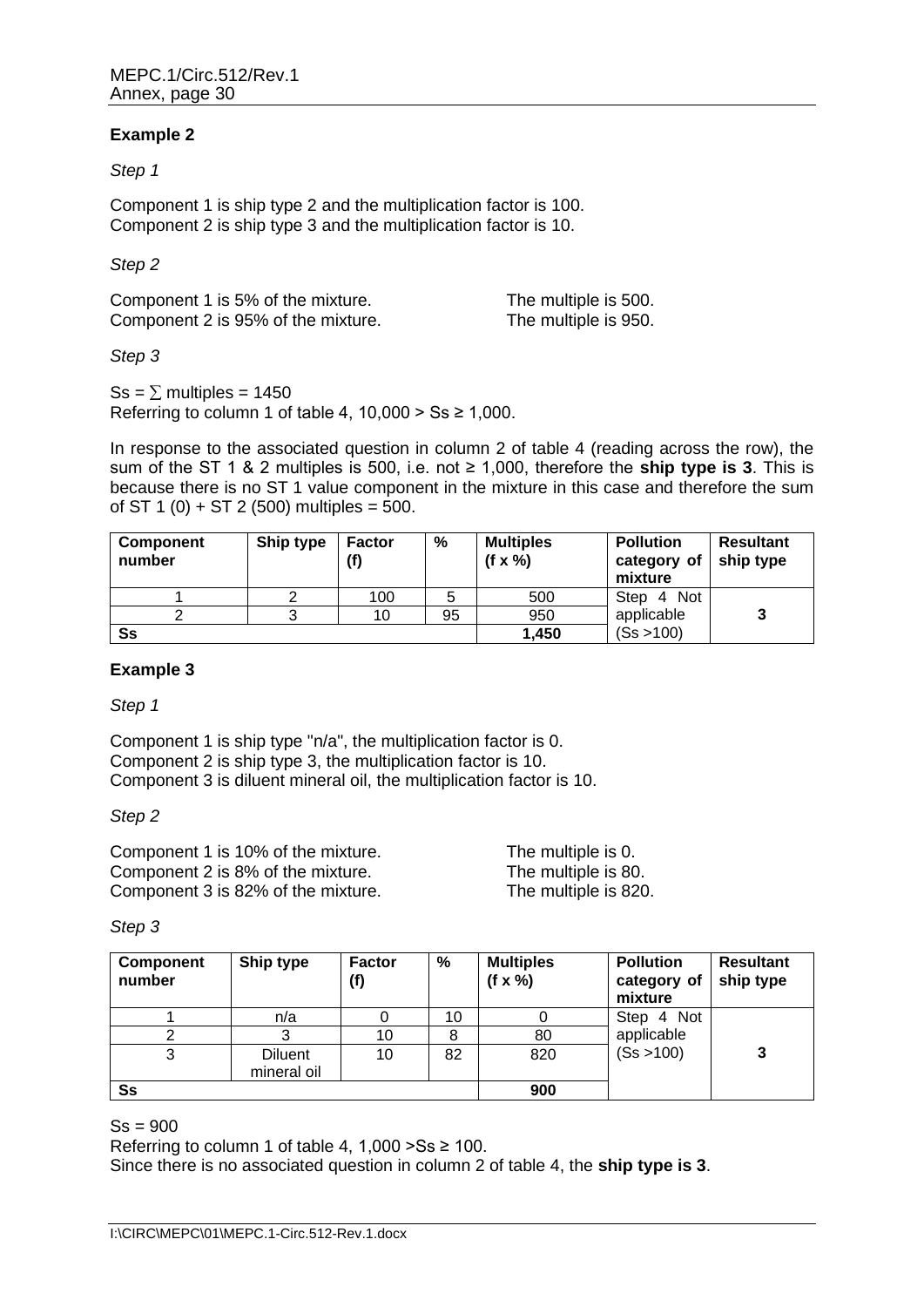# **Example 4**

*Step 1*

Component 1 is Ship type 2, the multiplication factor is 1,000 Component 2 is Ship type 3, the multiplication factor is 10 Component 3 is unassessed; the multiplication factor is 100

#### *Step 2*

| Component 1 is 4% of the mixture.   | The multiple is 400. |
|-------------------------------------|----------------------|
| Component 2 is 95 % of the mixture. | The multiple is 950. |
| Component 3 is 1 % of the mixture.  | The multiple is 100. |

#### *Step 3*

| Component<br>number | Ship type  | <b>Factor</b><br>(f) | %<br><b>in</b><br>mixture | <b>Multiples</b><br>$(f \times \% )$ | <b>Pollution</b><br>category<br>of mixture | <b>Resultant</b><br>ship type |
|---------------------|------------|----------------------|---------------------------|--------------------------------------|--------------------------------------------|-------------------------------|
|                     |            | 100                  |                           | 400                                  | Step 4 Not                                 |                               |
|                     |            | 10                   | 95                        | 950                                  | applicable                                 |                               |
|                     | Unassessed | 100                  |                           | 100                                  | (Ss > 100)                                 |                               |
| Ss                  |            |                      |                           | 1,450                                |                                            |                               |

Ss = multiple  $1 +$  multiple  $2 +$  multiple  $3 = 1,450$ Referring to column 1 of table 4, Ss >1,000

In response to the associated question in column 2 of table 4 (reading across the row), the sum of the ST 1 & 2 multiples is 400, i.e. < 1,000, therefore the **ship type is 3**.

#### **Example 5**

*Step 1*

Component 1 is ship type "n/a", the multiplication factor is 0. Component 2 is ship type 3, the multiplication factor is 10. Component 3 is ship type 3, the multiplication factor is 10.

#### *Step 2*

Component 1 is 91% of the mixture.<br>
Component 2 is 7% of the mixture.<br>
The multiple is 70. Component 2 is 7% of the mixture.<br>
Component 3 is 2% of the mixture.<br>
The multiple is 20. Component 3 is 2% of the mixture.

#### *Step 3*

| Component<br>number | <b>Ship</b><br>type | <b>Factor</b><br>(f) | ℅<br><b>in</b><br>mixture | <b>Multiples</b><br>$(f \times \%)$ | <b>Pollution</b><br>category of<br>mixture | <b>Resultant</b><br>ship type |
|---------------------|---------------------|----------------------|---------------------------|-------------------------------------|--------------------------------------------|-------------------------------|
|                     | n/a                 |                      | 91                        |                                     |                                            |                               |
|                     |                     | 10                   |                           |                                     |                                            |                               |
|                     |                     | 10                   |                           | 20                                  |                                            |                               |
| Ss                  |                     |                      |                           | 90                                  |                                            |                               |

Ss = multiple  $1 +$  multiple  $2 +$  multiple  $3 = 90$ 

Referring to column 1 of table 4, Ss < 100

In response to the associated question in column 2 of table 4 (reading across the row), is the Pollution Category of the X or Y, therefore the **ship type is 3**.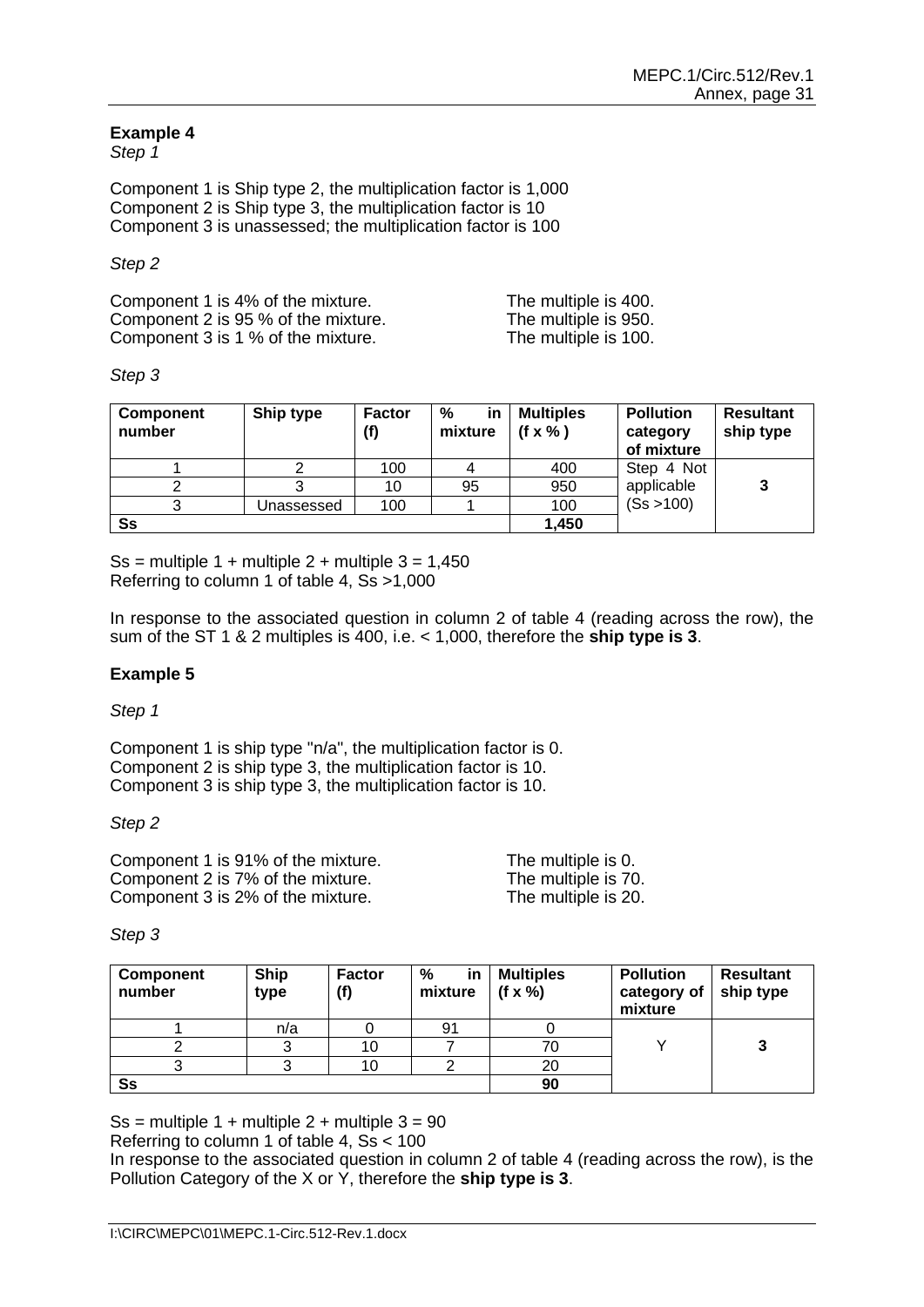# **FORMAT FOR PROPOSING TRIPARTITE AGREEMENTS FOR PROVISIONAL ASSESSMENT OF LIQUID SUBSTANCES**

(for insertion in lists 1, 3 or 4 of the MEPC.2/Circular)

**Name of Product: Proposed for inclusion in list:** [ ] **of the MEPC.2/Circular Contains name:** (for list 3 and 4 products)

**Reporting country: Participating countries: Company:**

**Proposed GESAMP hazard profile:**

| $\mathbf{A}$<br>$\mathbf{\mathsf{m}}$ | A <sub>2</sub> | D <sub>4</sub><br>ו כו | <b>B2</b> | D <sub>3</sub> | E2 |
|---------------------------------------|----------------|------------------------|-----------|----------------|----|
|                                       |                |                        |           |                |    |

**Pollution category: Based on analogy to (if applicable): Pollution category: Ship type:**

**Proposed carriage conditions:**

| <b>Column</b> | <b>Column</b> | Column  |           |
|---------------|---------------|---------|-----------|
|               |               |         |           |
| е             | 211           | m       | -deleted- |
|               | 200           | n       |           |
| У             |               | $\circ$ |           |
|               |               |         |           |